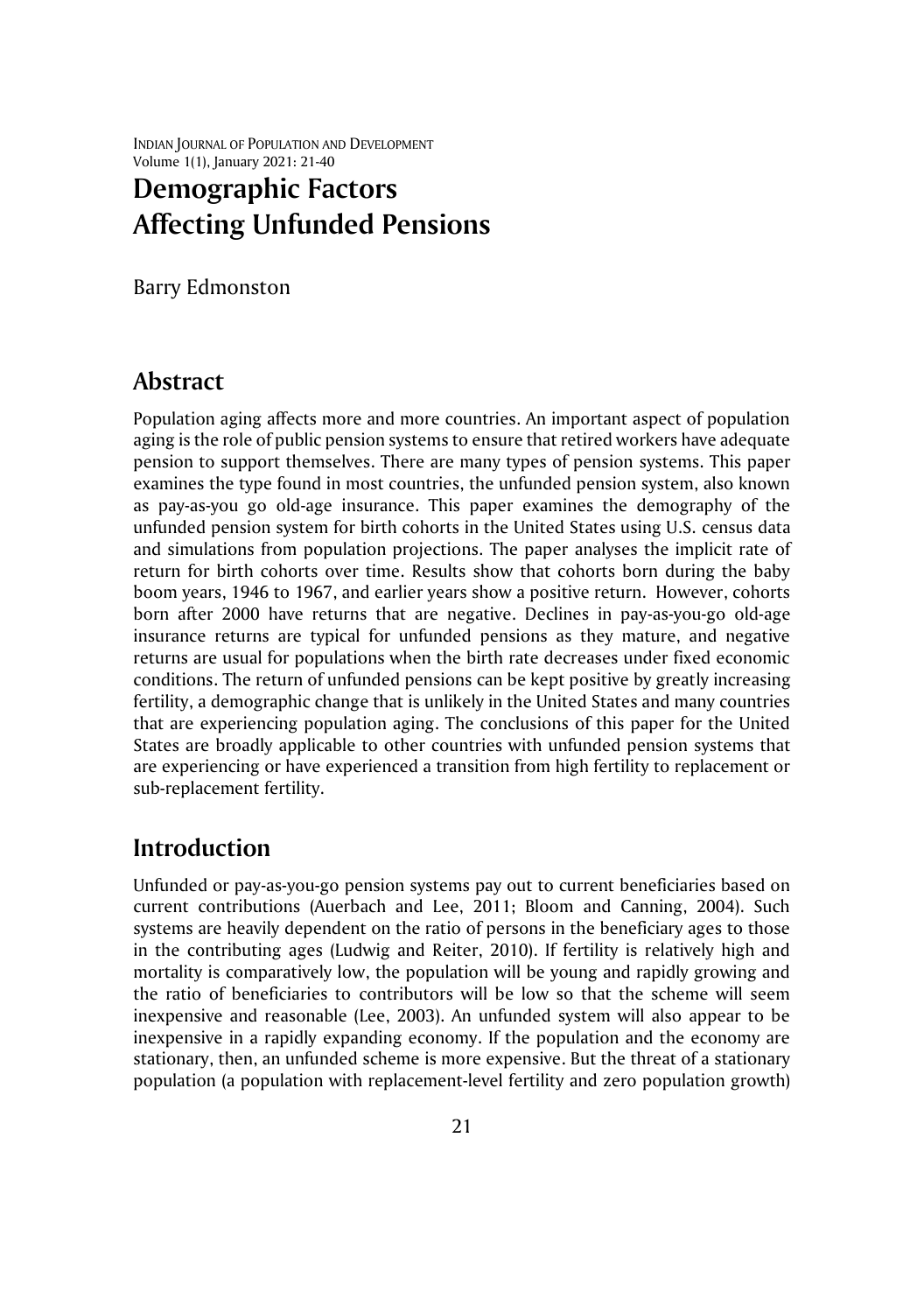is only part of the reason for concern with unfunded pension schemes (MacKellar, 2000; Thøgersen, 1998).

There is a worse condition than a stationary population that is an immediate concern. In the United States, large birth cohorts of late 1940s, 1950s, and early 1960s began to retire in the second decade of the twentieth-first century, and the number of contributors to the pension systems are smaller because of low fertility since 1970s (Börsch-Supan, 2004; Brooks, 2002 Modigliani, Ceprini, and Muralidhar, 1999). Among larger high-income countries, previous replacement fertility in France, United Kingdom, and the United States have decreased to sub-replacement levels with total fertility rates ranging from 1.7 to 1.9 children per woman (United Nations, 2020). Population is decreasing in more than a dozen countries at present, and the ratio of persons in working ages to older ages is falling below that existing in stationary populations. This worse-than-stationary population ratio will persist as the post-war baby boom passes through retirement ages.

Although the numbers presented in this paper are for the United States, the general demographic outcome will apply for any low-fertility population that previously experienced higher fertility. The lessons about unfunded pension systems, for example, will help to understand better the evolving situation in several Asian populations experiencing fertility decline. Based on U.N. Population Division (2020) analysis, current average total fertility rate of 1.7, 2.2 and 2.4 for East Asia, Southeast Asia, and South Asia respectively, are projected to decrease to replacement or sub-replacement levels ranging from 1.7, 2.0, and 2.1 in 2030. Lower future fertility in more populous countries of Bangladesh, China, India, Indonesia, and Japan and in many countries with smaller populations will lead to unfunded pension outcomes similar to those described in this paper.

The effect of economic growth on unfunded pensions is similar to that of population growth. An increase or decrease of one percent economic growth will have the same effect (Geanakoplos, Magill, and Quinzii, 1999; Krueger and Ludwig, 2007). But there is an important difference between them. An economy can have much higher and lower rate of growth than a population. For modern industrialized countries, annual population growth rate typically varies between negative and positive one percent. Economic growth has been more rapid than population growth in recent decades and has exceeded population growth in all but a few years (Mankiw and Weil, 1989; Poterba, 2004). If economic growth is moderate or slow, then the demographic situation can have an important influence on unfunded pensions.

The purpose of this paper is to describe the effect of demographic factors on unfunded pensions. We ignore economic factors, such as economic growth, that influence unfunded pensions. Rather, demographic factors are considered as the sole source of change on unfunded pensions over the lifetime for successive birth cohorts. For consideration of major factors affecting the U.S. public pension system, see the U.S. Social Security Administration's (2020) recent annual report that offers forecasts of the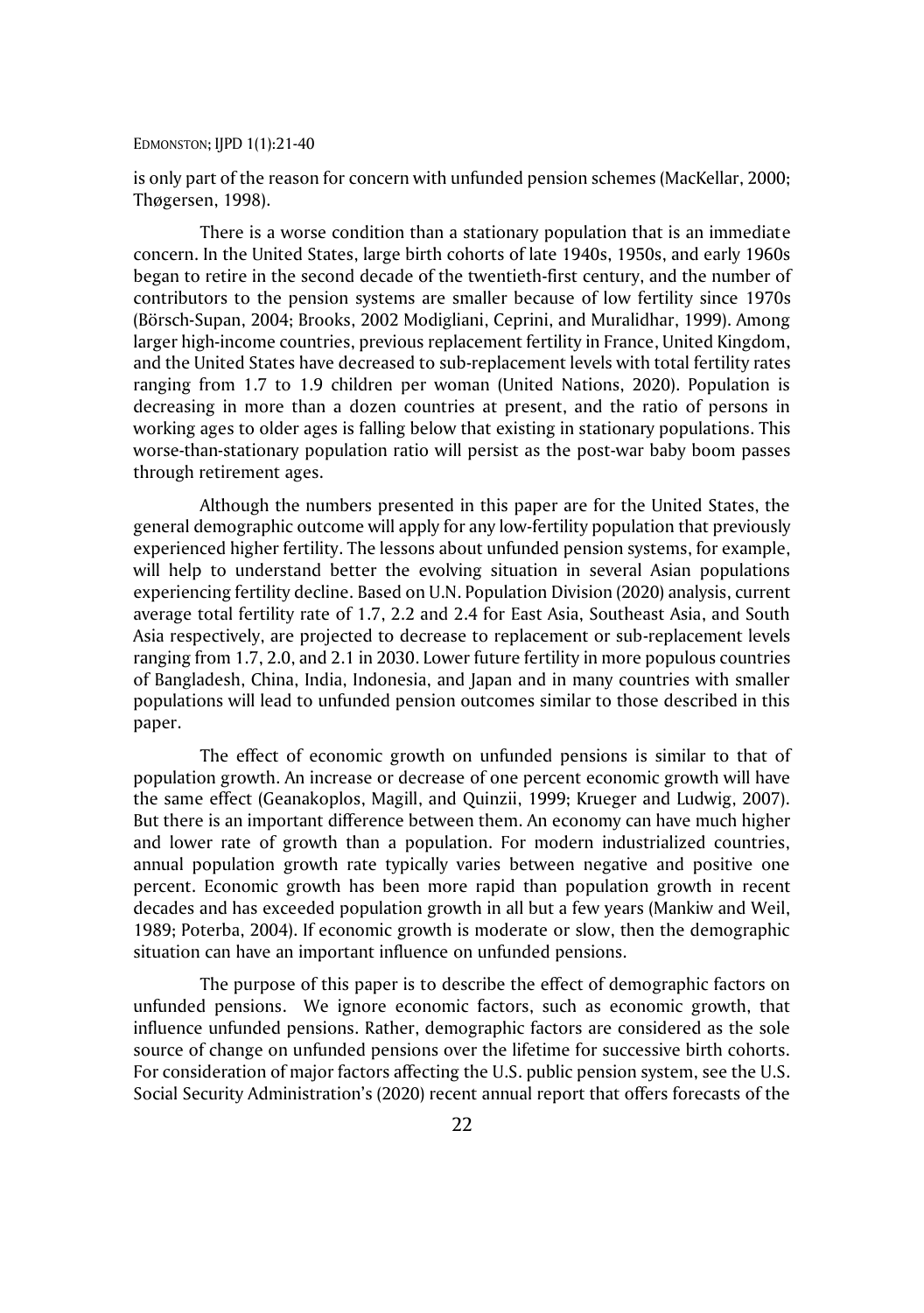contributions and payments for future decades. Rather than forecasts over time, the simulations in this paper describe net transfers between generations over entire lifetime. Unfunded pension schemes are too often viewed in cross-sectional terms based on the current calendar year (Barr and Diamond, 2008; Diamond and Orszag, 2005; Lindbeck and Persson, 2003). Such a short-term view does not offer an adequate description of the demography of these schemes (Samuelson, 1958). Long-term stability depends to some extent on a degree of equity between generations, and this requires analysis of birth cohorts over several generations.

This paper asks whether a population that is growing faster or slower influences unfunded pensions for successive generations. If there is higher or lower fertility, or higher or lower mortality, what difference does it make? If there is more or less immigration, what effect does that have? This paper updates an earlier publication by Keyfitz (1985) with two contributions: (1) estimates of the implicit rate of return for unfunded pensions for the 1830-34 to 2040-44 U.S. birth cohorts and (2) simulations of the effect of fertility, mortality, and immigration based on more recent data. This paper owes its conceptual foundation to Keyfitz's (1985) paper.

## **Unfunded Pensions**

### **Measure of Return**

There are several possible measures for the comparison of costs and benefits of an unfunded pension scheme (Fenge and Werding, 2003). Total contributions to the scheme for an individual could be a comparison to total benefits to obtain the absolute profit or loss for that person. Or the same comparison could be made for a birth cohort of persons. The ratio of benefits to costs to a person offers another measure, indicating how many dollars a person receives in return for each dollar contributed.

The measure used in this paper is the implicit rate of return, which is calculated as the rate of interest that makes contributions equal to benefits when both are discounted back to birth (see Knell, 2010a; Knell 2010b; and Knell, 2013 for extensive discussion of economic aspects of implicit rate of return). This is the way that most private funded pensions are evaluated, and it is a common measure for bonds, real estate, and other investments. The implicit rate of return offers a reasonable comparison of different rules, such as beginning a pension at age 60, 65, or 70 years, for example, or for different situations, such as high or low fertility, or high or low net immigration.

To assess the return of an unfunded pension scheme, the characteristics of the operation need to be described. Suppose each worker is promised a fixed sum, say \$10,000, for each year the worker is alive after age β (say, 65 years), and in return, during ages between  $\alpha$  and  $\beta$  (say, 20 to 64 years) the worker is to bear equal share each year of the cost of providing the same benefit to the old people who are alive. In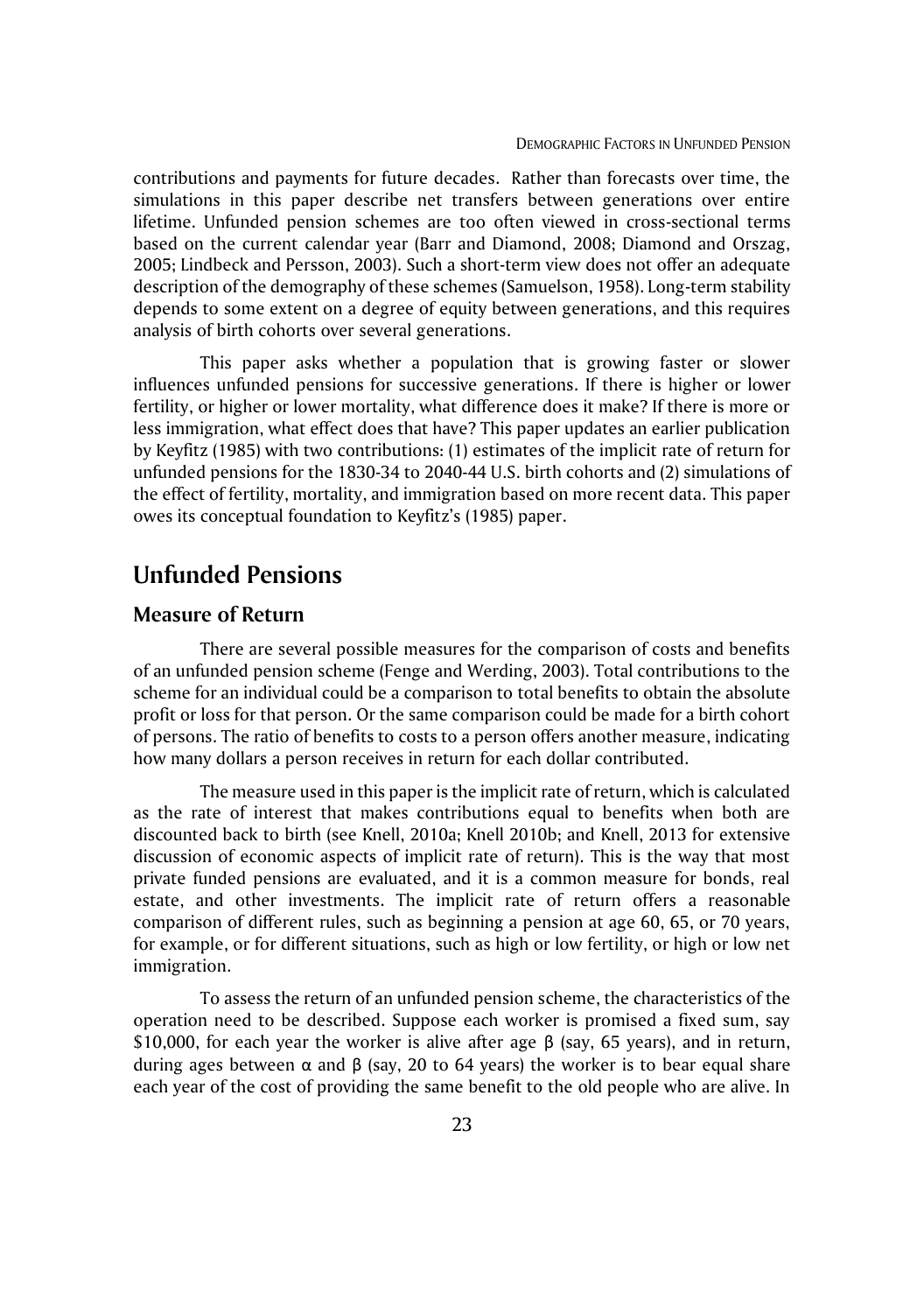essence, this is the way in which most unfunded pension schemes are conceived, which is called a *defined benefit scheme* because workers are promised a specific benefit when they retire. In practice, not all workers contribute to an unfunded pension and the benefit is not equal to the wage but usually replaces only a fraction of it. These differences are disregarded in calculations here and are described for conceptual clarity. If only 60 percent of a salary is replaced, then this part is related to the contribution, and all the following calculations are applicable. The tables below compare various conditions, maintained for long time periods, for a conventional fixed pension of, say, \$10,000 per year.

Suppose an individual goes through their working life making contributions to the support of old people alive each year. Each calendar year's contribution is taken to be equal to the ratio of old people to working people of that year. In this approach, this is the cost to the payer as they pass through working life of that \$10,000 per year expected during retirement. Stated formally, the number of beneficiaries in year t is

$$
\int_{\beta}^{\omega} p(x, t) dx
$$

where *β* is the age of retirement, *ω* is the highest age that anyone lives, and *p*(x,t)dx is the number of persons in the population between age x and  $x + dx$  at time t. The number of contributors in the year t is

$$
\int_{\alpha}^{\beta} p(x, t) dx
$$

where *α* is the age of starting work and *β* is the age of retirement. For such a defined benefit scheme, the premium paid each year by everyone between *α* and *β* is the ratio of the number of beneficiaries to the number of contributors. The ratio for the premium at time *t* is

$$
Prem(t) = \int_{\beta}^{\omega} p(x, t) dx / \int_{\alpha}^{\beta} p(x, t) dx
$$

The equation is to be solved for *r*, the implicit rate of return, consists of the expected payment of Prem(t) against the expected benefit of unity per year, or

$$
\int_{\beta}^{\omega} e^{-rx} l(x) dx = \int_{\alpha}^{\beta} e^{-rx} l(x) Prem(c+x-20) dx \tag{1}
$$

where  $c$  is the calendar year when the cohort starts working (assumed here to be 20 years). Call the left-hand side A and the right-hand side B, and we then need to find a value of *r* in which A=B. The implicit rate of return is quickly computed by functional iteration. Calculate the discounted benefit (A) and the discounted payment (B), with both discounted to birth for calculation convenience, using an initial trial value for the rate of return. In practice, convergence is reached to six significant digits in five or fewer iterations.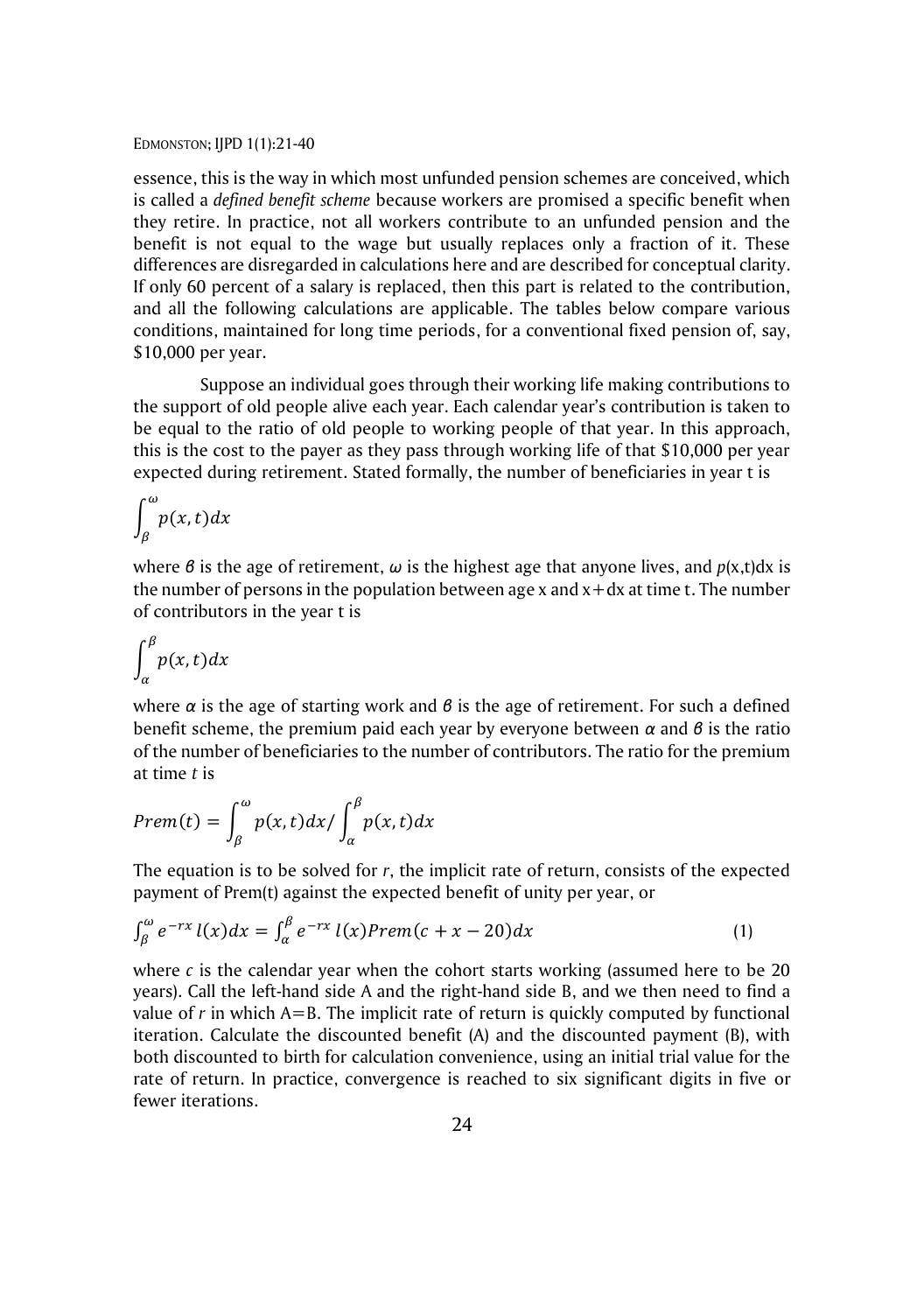Results would not be identical with an opposite approach that is less conventional: fix the contributions at, say, \$10,000 per year and divide the total proceeds among those who are drawing on the pension scheme, which is called a *defined contribution scheme* because workers make a specific contribution and receive a variable amount after retirement which depends upon what workers have contributed. Both the pattern and the inequalities between birth cohorts would be quite different in the defined benefit and the defined contribution schemes. This paper devotes attention to a defined benefit scheme, which is the conventional public pension scheme found in the United States and in most countries. The last section of the paper includes brief discussion of differences with a defined contribution pension scheme that holds the contributions constant.

For a defined contribution scheme, the contribution received each year by everyone aged *β* to *ω* is the ratio of the number of contributors to the number of beneficiaries, where the benefits at time *t* is

$$
Ben(t) = \int_{\alpha}^{\beta} p(x, t) dx / \int_{\beta}^{\omega} p(x, t) dx
$$

The equation to be solved for the implicit rate of return is

$$
\int_{\alpha}^{\beta} e^{-rx} l(x) dx = \int_{\beta}^{\omega} e^{-rx} l(x) Ben(f + x - 65) dx \tag{2}
$$

where f is the year when the cohort is 65 years old. Equation (2) is also solved by functional iteration.

### **Trends in the Rate of Return**

We calculate the implicit rate of return for 1830-34 to 2040-44 birth cohorts for the U.S. population. This requires age data from 1850 (when the 1830 birth cohort reached 20 years of age) to 2130 (when the 2040 birth cohort reaches the end of life). Age data are from two sources: (1) tabulations of microdata samples from U.S. censuses from 1850 to 2010, which are interpolated for birth cohorts for the five-year periods between decennial censuses and (2) U.S. Census Bureau (2017) population projections for 2017 to 2060. For projections for 2060 to 2130, this paper makes separate population projections if mortality, fertility, and net immigration prevailing in 2060 continues unchanged until 2130.

The implicit rate of return based on these age data is shown as the solid green line, labelled "demographic *r*", in Figure 1 for 1830-34 to 2040-44 birth cohorts. The annual rate of return is 2.09 percent for the 1830-34 birth cohort, when relatively high fertility produced a young age structure. Steady fertility declines in subsequent years results in an increasingly older population, which declines the implicit rate of return to 0.95 percent for the 1920 birth cohort, below zero (-0.05 percent) for the 1995-99 birth cohort and continuing with negative rates of return for subsequent birth cohorts.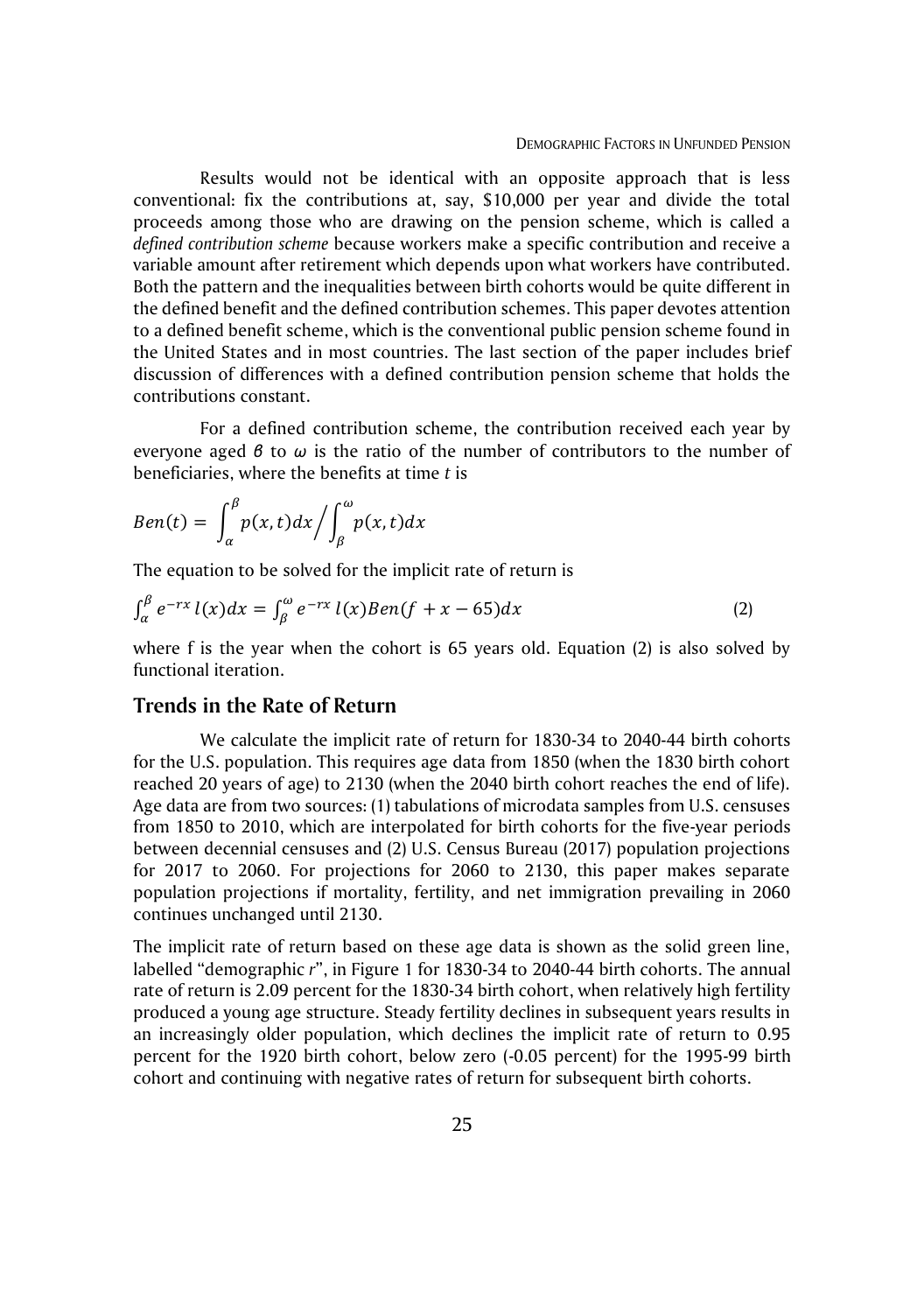

Figure 1: Trend in the rate of return, 1830-2040. Source: Author

The trend in the rate of return can be modified (called the "adjusted *r*") to illustrate the fact that the U.S. public pension system began in 1935, with contributors beginning in the second half of the 1930s but offering benefits to all elderly persons (shown as the dotted orange line in Figure 1). This meant that birth cohorts born before 1875 received benefits having not made contributions prior to 1935. The 1875-79 birth cohort began to receive benefits at age 65 in 1940 having made contributions only for the previous five years. The 1875-79 birth cohort obtained an implicit annual rate of return of 6.1 percent. Earlier birth cohorts (born before 1875) received an infinite rate of return because they did not make contributions. The 1920-24 birth cohort is the first birth cohort that made contributions throughout their young adult years and had the same implicit "demographic" and "adjusted" rates of return.

Figure 2 displays the implicit rate of return for the baby boom and subsequent generations for 1945-49 to 2040-44 birth cohorts. The important point is that there is a positive rate of return for the 1945 to 1969 birth cohorts, those born during the baby boom. The subsequent generation – those born during 1970 to 2000 – have a declining rate of return that becomes negative for those born after 1990. Births occurring after 2000 have decreasingly negative returns.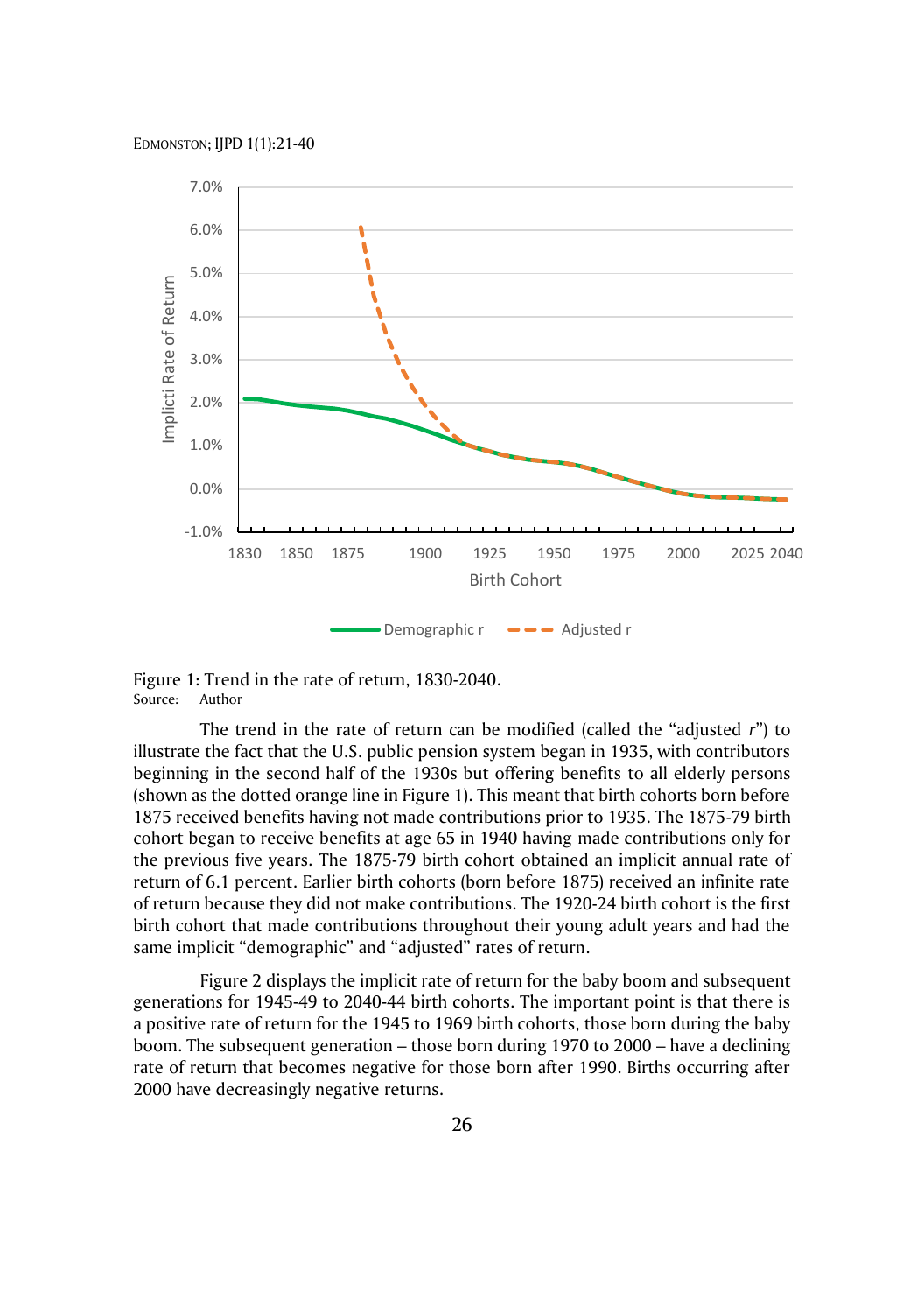DEMOGRAPHIC FACTORS IN UNFUNDED PENSION





The next section describes simulations that examine the effects of variations in fertility, mortality, and immigration on the implicit rate of return for the 1990-1994 to 2080-84 birth cohorts.

### **Simulation**

Simulation for the effect of fertility, mortality, and immigration on the implicit rate of return uses projections from 2010 to 2170. Simulation starts with 2010 U.S. population, by age and sex, with results reported for both sexes combined. The population is projected 160 years into the future, up to 2170, with varying assumptions about fertility, mortality, and net immigration. Initially, fertility, mortality, and immigration are fixed to provide baseline comparisons for other simulations. For the baseline, total fertility rate is held constant at 2.00, life expectancy at birth is 76.4 years for males and 81.2 years for females, and net immigration of 1,000,000 per year, with age and sex distribution of immigrants during 2010-2015. We can judge result of these assumptions by examining the effect of higher or lower fertility, mortality, and net immigration respectively. As described below, we can use different combinations of assumed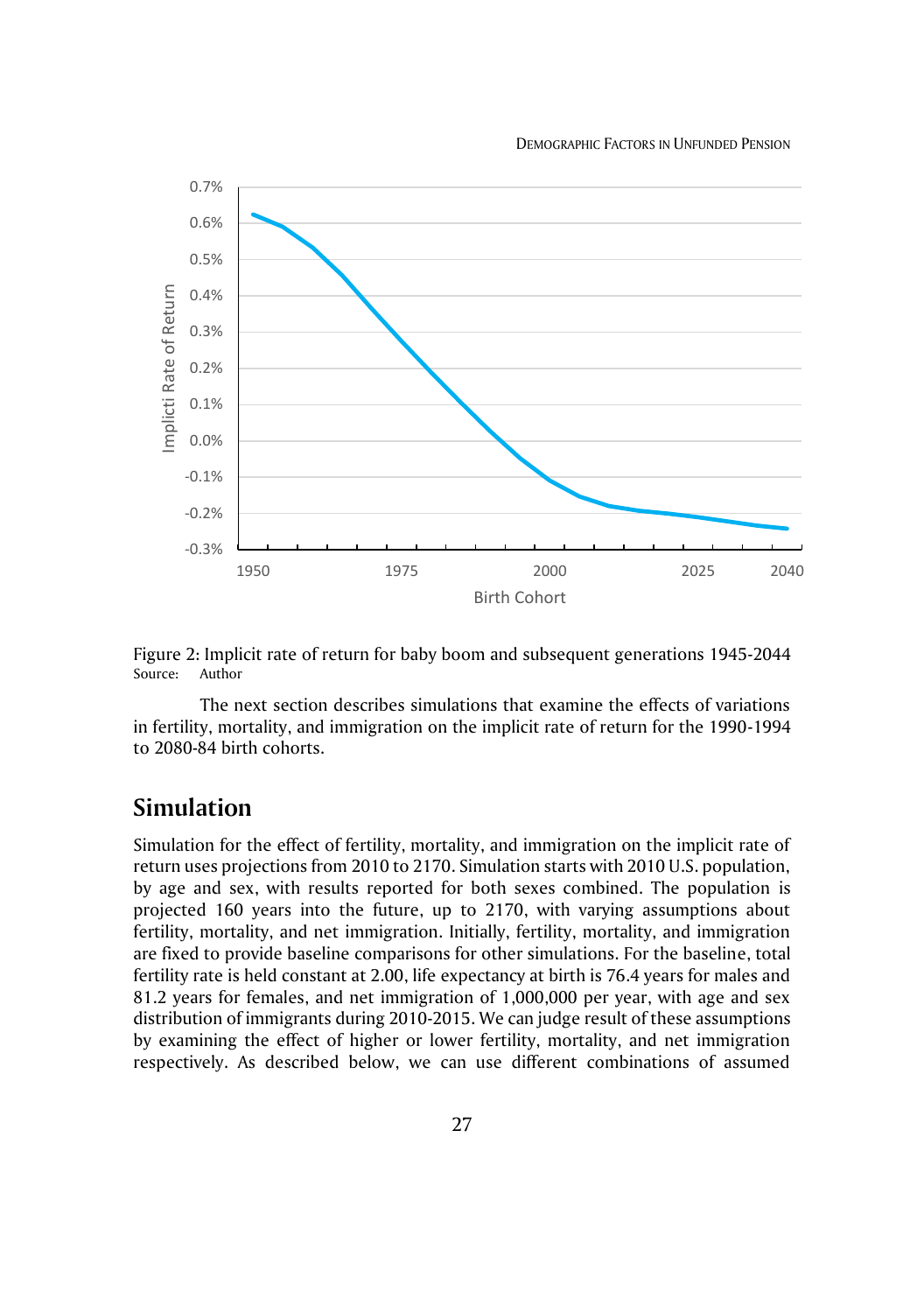fertility, mortality, and net immigration to describe how demographic factors affect the rate of return for unfunded pensions.

| Age       |        |        |        |        | Year   |       |       |                             |       |
|-----------|--------|--------|--------|--------|--------|-------|-------|-----------------------------|-------|
|           | 2010   | 2030   | 2050   | 2070   | 2090   | 2110  | 2130  | 2050                        | 2170  |
| All       | 308746 | 357296 | 383718 | 404251 | 421872 |       |       | 430399 447478 455995 464275 |       |
| $0 - 4$   | 20201  | 21663  | 22814  | 23784  | 24785  | 25763 | 26705 | 27623                       | 28516 |
| $5 - 9$   | 20349  | 22052  | 23019  | 24002  | 25032  | 26009 | 26471 | 26922                       | 27360 |
| $10 - 14$ | 20677  | 22187  | 22972  | 24049  | 25087  | 26059 | 26525 | 26980                       | 27420 |
| 15-19     | 22040  | 22060  | 22930  | 24103  | 25108  | 26083 | 26555 | 27012                       | 27455 |
| 20-24     | 21586  | 21765  | 23216  | 24360  | 25322  | 26317 | 26792 | 27250                       | 27696 |
| 25-29     | 21102  | 22050  | 23736  | 24693  | 25666  | 26685 | 27159 | 27619                       | 28067 |
| 30-34     | 19962  | 22655  | 24144  | 24917  | 25978  | 27001 | 27472 | 27935                       | 28385 |
| 35-39     | 20180  | 24091  | 24111  | 24964  | 26115  | 27102 | 27573 | 28039                       | 28491 |
| 40-44     | 20891  | 23328  | 23503  | 24919  | 26037  | 26976 | 27455 | 27923                       | 28374 |
| 45-49     | 22709  | 22216  | 23131  | 24764  | 25691  | 26633 | 27122 | 27585                       | 28034 |
| 50-54     | 22298  | 20324  | 22890  | 24310  | 25048  | 26061 | 26546 | 27001                       | 27448 |
| 55-59     | 19665  | 19735  | 23376  | 23396  | 24192  | 25265 | 25727 | 26174                       | 26617 |
| 60-64     | 16818  | 19517  | 21709  | 21867  | 23144  | 24152 | 24581 | 25025                       | 25458 |
| 65-69     | 12435  | 20012  | 19582  | 20362  | 21762  | 22558 | 22973 | 23408                       | 23821 |
| 70-74     | 9278   | 18145  | 16566  | 18596  | 19726  | 20313 | 20734 | 21140                       | 21520 |
| 75-79     | 7318   | 14127  | 14169  | 16706  | 16723  | 17282 | 17687 | 18034                       | 18371 |
| 80-84     | 5743   | 9786   | 11319  | 12552  | 12641  | 13366 | 13686 | 13956                       | 14234 |
| $85+$     | 5493   | 11583  | 20530  | 21907  | 23814  | 25074 | 25714 | 26370                       | 27007 |

Table 1: Population projection for United States, 2010 to 2170 (Population in 1,000s for both sexes combined)

Note: The population projection applies 2010 age-specific mortality rates for males and females, 2010 age- specific fertility rates, and annual immigration of 1,000,000 persons distributed by age and sex like recently arrived foreign-born persons in the 2015 American Community Survey. Source: Author

The initial baseline projection shows a population of 394.1 million by 2060, compared to a figure of 420.3 million in the 2017 medium-level projection published by the U.S. Census Bureau (2018) and a figure of 412.4 million in the 2019 mediumvariant projection of United Nations (2019). The differences are mainly due to fertility, mortality, and immigration being fixed in the baseline simulation, while the U.S. Census and United Nations projections assume mortality improvement, rising net immigration, and slight decline in total fertility rate.

### **Fertility**

Based on U.S. fertility data by age, we use the following age-specific fertility rates per 1,000 women of reproductive age: 74.5 for 15-19, 107.3 for 20-24, 100.6 for 25-29, 74.5 for 30-34, 37.2 for 35-39, and 6.0 for 40-44 age groups – which corresponds to a total fertility rate of 2.00. We examine rates for five fractions 0.50, 0.75, 1.00, 1.25,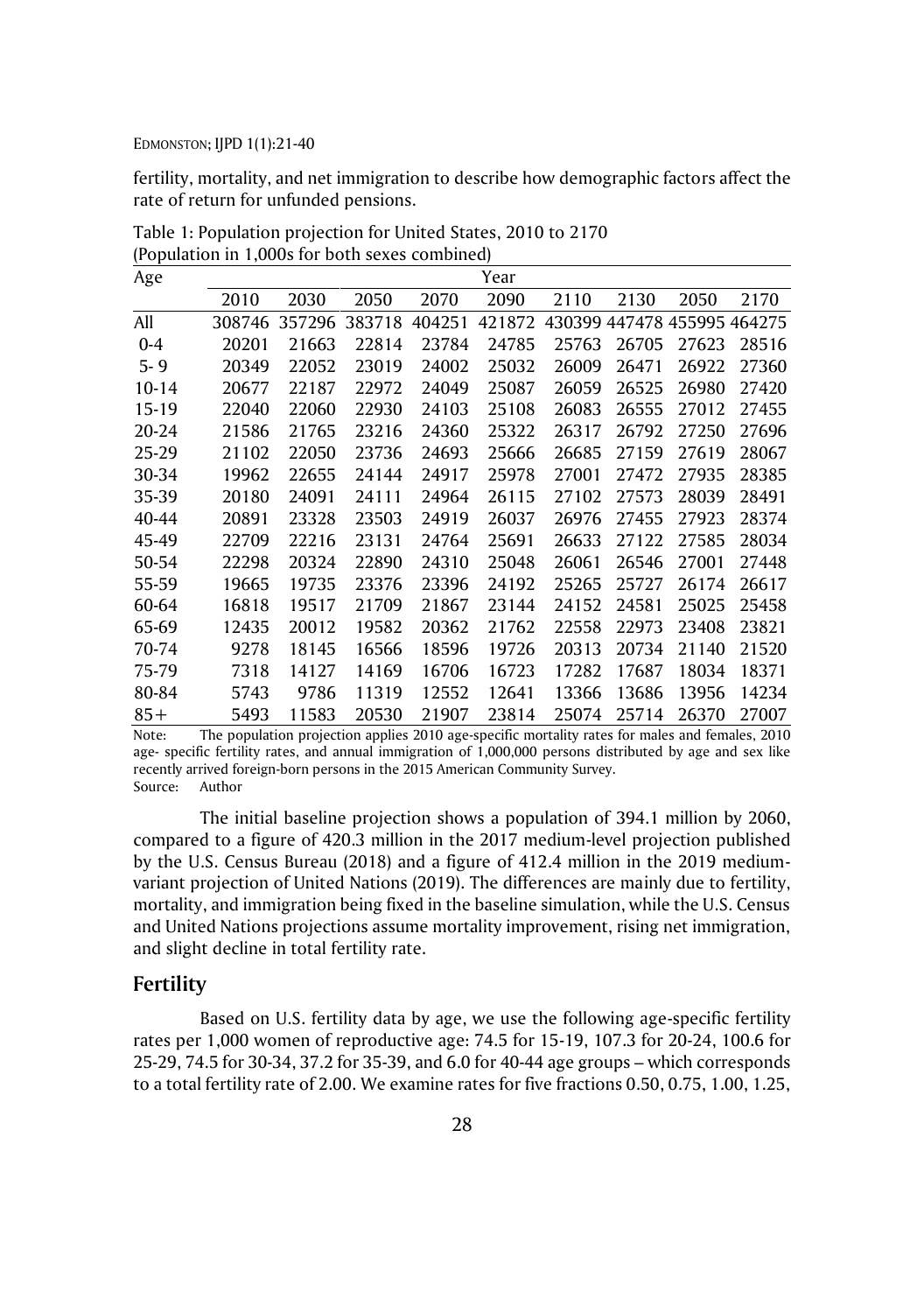and 1.50 times these age-specific fertility rates, which correspond to total fertility rates of 1.00, 1.50, 2.00, 2.50, and 3.00 respectively.

#### **Mortality**

We create life tables for different levels of life expectancy at birth  $\left( e_0 \right)$  and life expectancy at age 65 ( $e_{65}$ ) using Brass relational life table model. We use 2008 U.S. life tables (Arias, 2012) as the standard for creating other life tables, where the number surviving to age x, called  $l_x^s$ , is referred to as the standard life table below.

The baseline model for simulation uses an  $e_0$  of 78.8 years for both sexes combined, the *e0* of U.S. population in 2010. Life tables calculated based on a fraction of 2010 death rates imply an *e<sup>0</sup>* of 85.3 years; for a 0.50 fraction, 82.0 years; for a 0.75 fraction, 76.5 years for a 1.25 fraction; and 74.3 years for a 1.50 fraction. We create four life tables with  $e_0$  ranging from -4.5 and -2.2 years to  $+3.2$  and  $+6.5$  years around the life table with  $e_0$  of 78.8 years. These life tables are created by varying only the intercept value of the two-parameter Brass model life table, which raises or lowers survival at all ages relative to the standard life table but does not alter the slope of the standard life table. The *e<sup>0</sup>* for males and females and corresponding intercept values used in the Brass life tables are given in table 2.

| Fraction of    | $e_0$ for Both |       | Males     | Females |           |  |
|----------------|----------------|-------|-----------|---------|-----------|--|
| 2010 Age-      | Sexes          | $e_0$ | intercept | $e_0$   | intercept |  |
| specific Death | Combined       |       |           |         |           |  |
| Rates          |                |       |           |         |           |  |
| 0.50           | 85.3           | 82.9  | $+0.20$   | 87.7    | $+0.24$   |  |
| 0.75           | 82.0           | 79.6  | $+0.08$   | 84.4    | $+0.10$   |  |
| 1.00           | 78.8           | 76.4  | $-0.04$   | 81.2    | $-0.04$   |  |
| 1.25           | 76.5           | 74.2  | $-0.24$   | 79.0    | $-0.26$   |  |
| 1.50           | 74.3           | 71.9  | $-0.46$   | 76.7    | $-0.52$   |  |

Table 2: Intercept values of Brass life tables

Source: Author

For the study of variations in life expectancy at age 65, we use the same five life tables discussed above for mortality after age 65, holding mortality below age 65 at the same level used for a life table with the medium level of  $e_0 = 78.8$ .

### **Immigration**

The number of net immigrants is set 1.0 million per year in the baseline. The simulations range from 0.50, to 0.75, 1.25, and 1.50 times 1.0 million – or 500,000, 750,000, 1,250,000, and 1,500,000 per year respectively. A zero-immigration assumption is also introduced to examine stationary and stable populations. The U.S. Census Bureau has collected census-type data in recent years through American Community Survey. We use data from this survey to obtain age and sex information on recently arrived immigrants.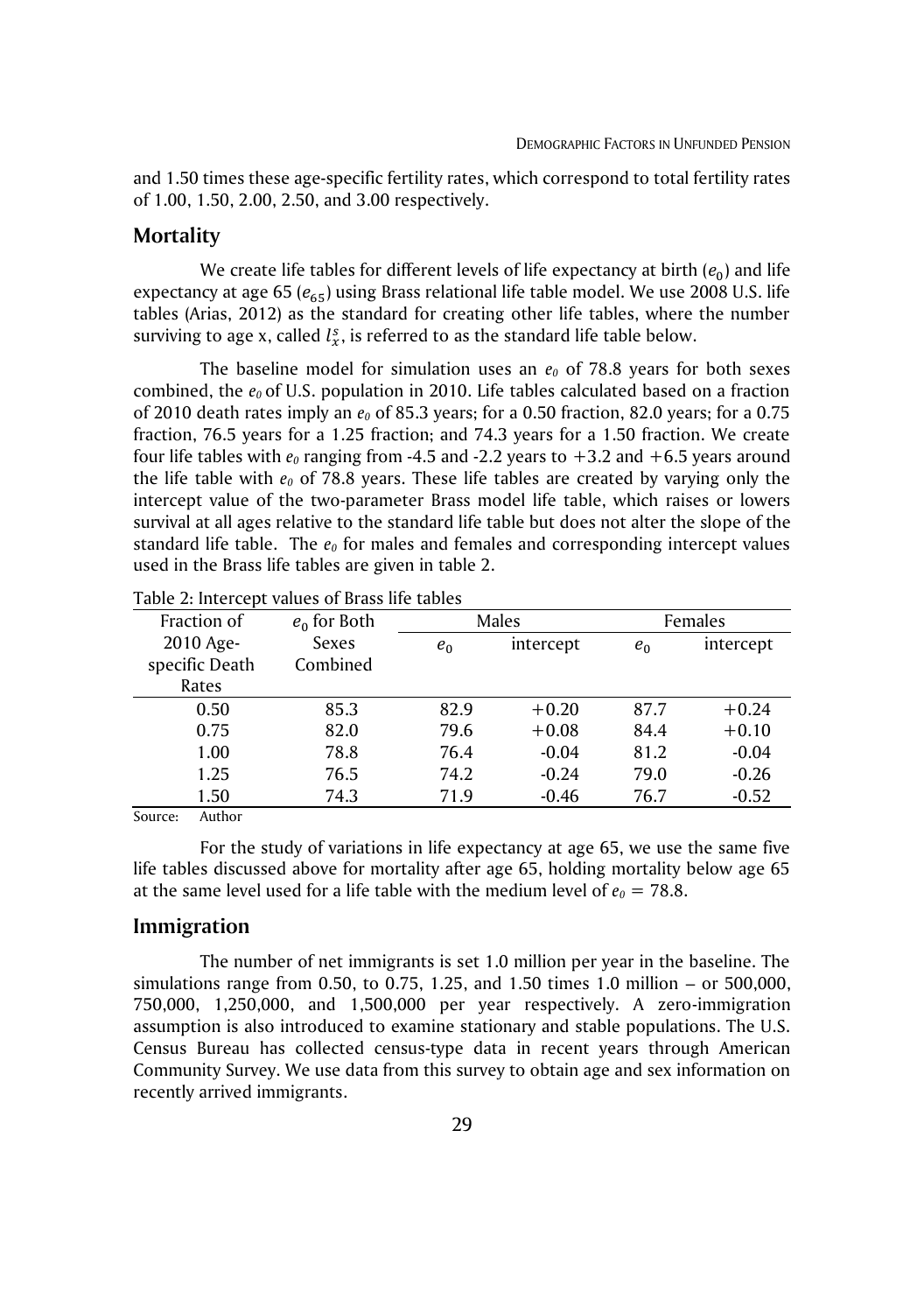## **Demographic Effects**

### **Variation in Fertility**

The column (3) of Table 3 – labelled 1.00 for the fraction of 2010 age-specific fertility rates, which implies a total fertility rate of 2.00 – shows the rate of return if birth and death rates are the same as in 2010 and the annual net immigration is 1.00 million. The 1990-1994 birth cohort will have a 0 percent rate of return in their contributions. This is a birth cohort that will contribute to the pension scheme between 2010 and 2055. Later birth cohorts up to the latter part of the  $21<sup>st</sup>$  century will have progressively larger negative returns.

The baby boom explains these negative returns. Larger cohorts share payments for the old among more people, so individuals pay less than if the cohort is small. If contributors receive a given subsequent pension regardless of their numbers (that is, if the tax rates are subsequently raised proportionally as the number of payers decreases), then larger cohorts gain and smaller cohorts suffer.

| Birth cohort       | Fraction of 2010 age-specific fertility rates |         |         |         |         |  |  |
|--------------------|-----------------------------------------------|---------|---------|---------|---------|--|--|
|                    | 0.50                                          | 0.75    | 1.00    | 1.25    | 1.50    |  |  |
|                    |                                               |         |         |         |         |  |  |
|                    | (1)                                           | (2)     | (3)     | (4)     | (5)     |  |  |
| 1990-1994          | $-0.24$                                       | $-0.17$ | 0.00    | $-0.05$ | $-0.03$ |  |  |
| 2000-2004          | $-0.48$                                       | $-0.33$ | $-0.14$ | $-0.11$ | $-0.02$ |  |  |
| 2010-2014          | $-0.72$                                       | $-0.44$ | $-0.21$ | $-0.06$ | 0.09    |  |  |
| 2020-2024          | $-0.88$                                       | $-0.52$ | $-0.23$ | 0.01    | 0.21    |  |  |
| 2030-2034          | $-0.98$                                       | $-0.58$ | $-0.25$ | 0.05    | 0.29    |  |  |
| 2040-2044          | $-1.02$                                       | $-0.61$ | $-0.26$ | 0.07    | 0.35    |  |  |
| 2050-2054          | $-1.01$                                       | $-0.61$ | $-0.27$ | 0.08    | 0.37    |  |  |
| 2060-2064          | $-0.95$                                       | $-0.60$ | $-0.27$ | 0.07    | 0.36    |  |  |
| 2070-2074          | $-0.90$                                       | $-0.59$ | $-0.27$ | 0.07    | 0.36    |  |  |
| 2080-2084          | $-0.88$                                       | $-0.59$ | $-0.28$ | 0.07    | 0.36    |  |  |
| <b>Implied TFR</b> | 1.00                                          | 1.50    | 2.00    | 2.50    | 3.00    |  |  |

Table 3: Rate of return on unfunded pension contributions for successive birth cohorts, for five levels of fertility.

Source: Author

Other columns of Table 3 show the effect of lower or higher birth rates relative to that prevailed in 2010. If future birth rate decreases to half of the birth rate in 2010, then the negative annual rates of return increase to over 1 percent (column 1) by 2040- 44. The increase in the negative rate of return will be less if future birth rate decreases to 0.75 times the birth rate in 2010. On the other hand, a 25 percent rise in the birth rate, which implies a total fertility rate of 2.50 and an annual rate of natural increase of about 0.5 percent, would provide all 2020-2024 and later birth cohorts with positive rate of return (column 4). A 50 percent increase in the birth rate, which implies a total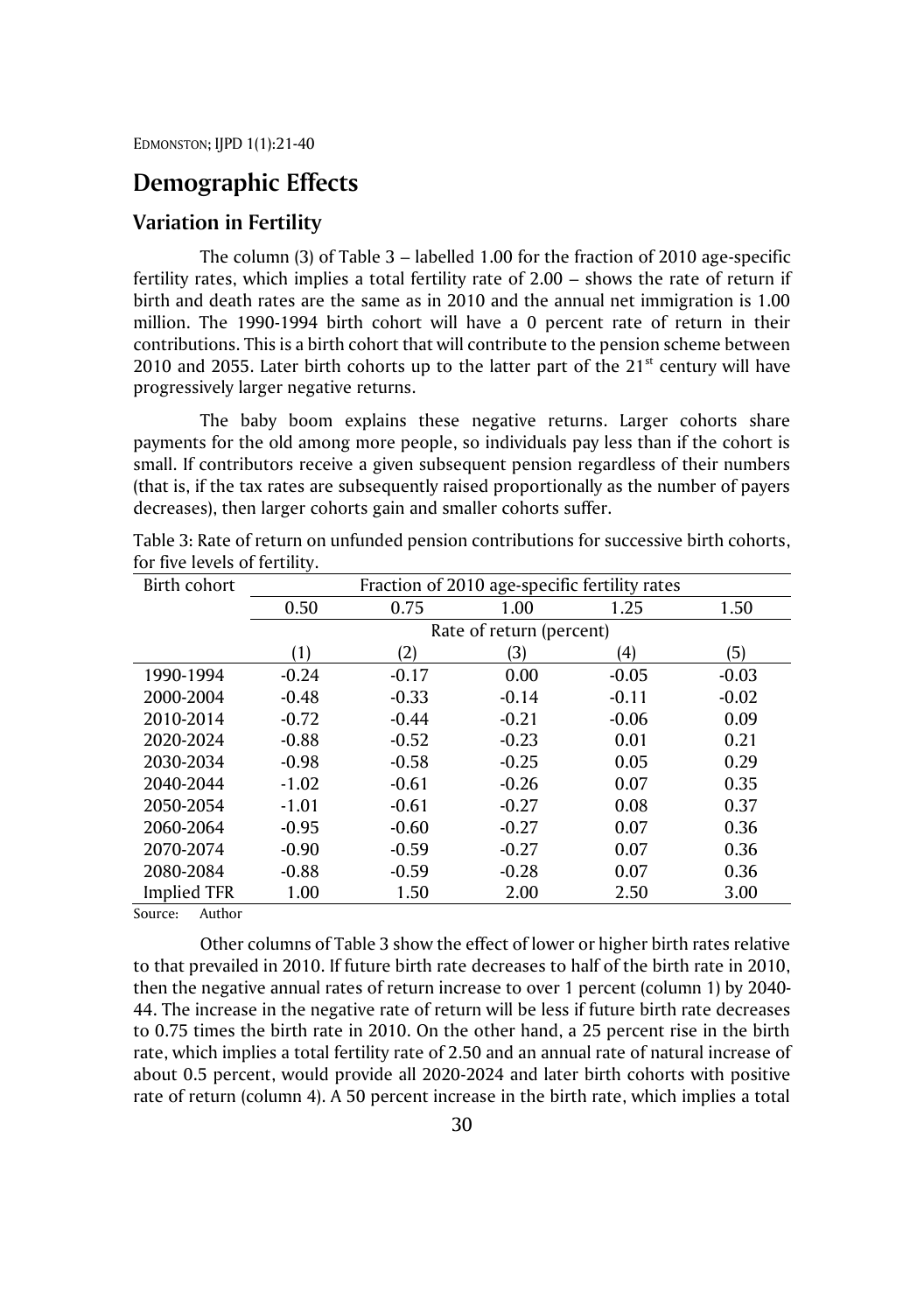fertility rate of 3.0 will lead to an increase in the annual rate of natural increase of slightly over 1 percent. This would lead to the rate of return of more than 0.3 percent for 2010-2014 cohorts (column 5).

### **Variation in Mortality**

In contrast to the noticeable effect of variation in fertility, variation in mortality makes less of a difference. Table 4 shows negative returns for all birth cohorts for all levels of mortality, except for death rates that are one-half 2010 levels (implying a life expectancy at birth of 73.8 years, or 5.0 years less than the 2010 level). The 2040-2044 cohort would have a return of -0.01 percent if mortality is one-half of 2010 level, and - 0.59 percent if mortality is 50 percent higher thant 2010 level. The differences in mortality underlying these results are very large: the former corresponds to an expectation of life at birth of 85.3 years, and the latter to only 74.3 years. Recent annual life expectancy gains have averaged 1.9 per decade, and a reduction in mortality by one-half roughly corresponds to mortality improvements that might be expected over the next 35 years. One might be puzzled that such large differences in mortality rates have relatively smaller effects. In fact, mortality changes/differences produce offsetting effects: the contributor who suffers because their elders live longer also benefits themselves by drawing a pension for a longer period.

| Birth         | Fraction of 2010 age-specific death rates |         |                          |         |         |  |  |
|---------------|-------------------------------------------|---------|--------------------------|---------|---------|--|--|
| cohort        | 0.50                                      | 0.75    | 1.00                     | 1.25    | 1.50    |  |  |
|               |                                           |         | Rate of return (percent) |         |         |  |  |
|               | (1)                                       | (2)     | (3)                      | (4)     | (5)     |  |  |
| 1990-1994     | 0.16                                      | 0.08    | 0.00                     | $-0.12$ | $-0.25$ |  |  |
| 2000-2004     | 0.06                                      | $-0.04$ | $-0.14$                  | $-0.29$ | $-0.45$ |  |  |
| 2010-2014     | 0.02                                      | $-0.10$ | $-0.21$                  | $-0.38$ | $-0.57$ |  |  |
| 2020-2024     | 0.01                                      | $-0.11$ | $-0.23$                  | $-0.42$ | $-0.63$ |  |  |
| 2030-2034     | 0.00                                      | $-0.12$ | $-0.25$                  | $-0.45$ | $-0.67$ |  |  |
| 2040-2044     | $-0.01$                                   | $-0.14$ | $-0.26$                  | $-0.47$ | $-0.70$ |  |  |
| 2050-2054     | $-0.01$                                   | $-0.14$ | $-0.27$                  | $-0.47$ | $-0.71$ |  |  |
| 2060-2064     | $-0.01$                                   | $-0.14$ | $-0.27$                  | $-0.48$ | $-0.72$ |  |  |
| 2070-2074     | $-0.01$                                   | $-0.14$ | $-0.27$                  | $-0.48$ | $-0.73$ |  |  |
| 2080-2084     | $-0.01$                                   | $-0.15$ | $-0.28$                  | $-0.49$ | $-0.74$ |  |  |
| Implied $e_0$ | 85.3                                      | 82.0    | 78.8                     | 76.5    | 74.3    |  |  |

| Table 4. Rate of return on unfunded pension contributions for successive birth cohorts |  |  |
|----------------------------------------------------------------------------------------|--|--|
| for five levels of mortality, United States, fixed pension                             |  |  |

Source: Author

One might also be surprised that these differences are all in a consistent direction: returns are better when mortality is lower. While more favourable mortality increases the cost to those currently paying from the moment when mortality improves, it also increases even more the total return that they will eventually receive. Moreover,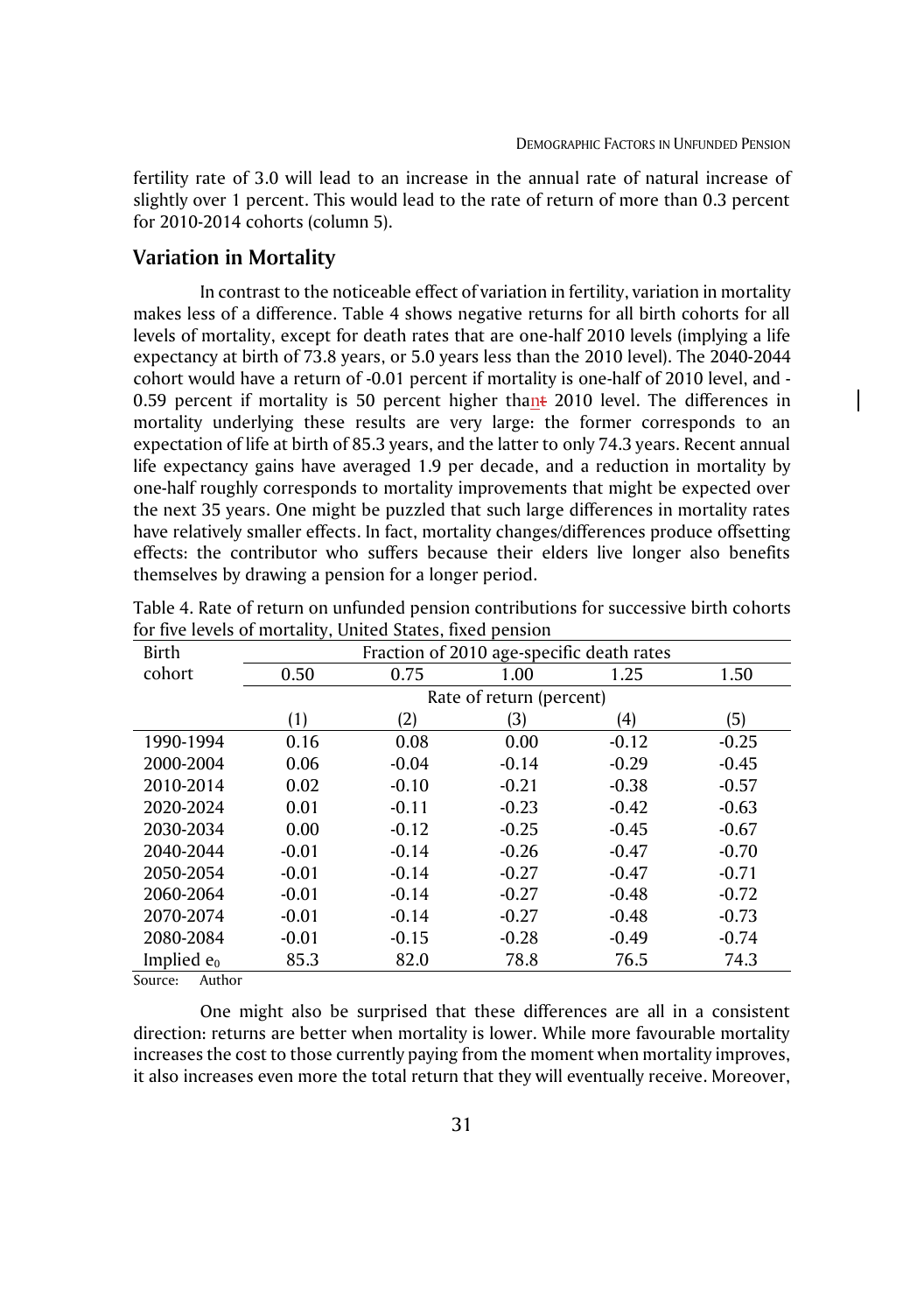lower mortality, other conditions being equal, creates more rapid population growth which helps unfunded pension programs.

What about mortality at the oldest ages, supposing that mortality at ages under 65 years does not change? One may think that mortality changes only for the old population would make a great difference. As shown in Table 5, however, in old age mortality alone are less influential than variation in mortality at all ages. The difference between an expectation of life at age 65 of 22.9 years and of 16.9 (the difference between the first and last columns of Table 5) leads to rate of return ranging from -0.10 to -0.65 percent for the 2080-2084 birth cohort and even less for earlier cohorts.

These results suggest that enabling people to live longer does not make unfunded pension schemes greatly worse. Rather, a much greater problem is a declining birth rate. If people live longer after age 65, it means that contributors will need to pay more, but they will be eventually compensated by obtaining more when they become old.

| Birth cohort     |         |         |                          | Fraction of 2010 age-specific death rates at age 65 and above |         |  |  |
|------------------|---------|---------|--------------------------|---------------------------------------------------------------|---------|--|--|
|                  | 0.50    | 0.75    | 1.00                     | 1.25                                                          | 1.50    |  |  |
|                  |         |         | Rate of return (percent) |                                                               |         |  |  |
|                  | (1)     | (2)     | 3)                       | (4)                                                           | (5)     |  |  |
| 1990-1994        | 0.12    | 0.06    | 0.00                     | $-0.09$                                                       | $-0.20$ |  |  |
| 2000-2004        | 0.00    | $-0.07$ | $-0.14$                  | $-0.26$                                                       | $-0.39$ |  |  |
| 2010-2014        | $-0.05$ | $-0.13$ | $-0.21$                  | $-0.34$                                                       | $-0.50$ |  |  |
| 2020-2024        | $-0.07$ | $-0.15$ | $-0.23$                  | $-0.37$                                                       | $-0.55$ |  |  |
| 2030-2034        | $-0.08$ | $-0.16$ | $-0.25$                  | $-0.40$                                                       | $-0.59$ |  |  |
| 2040-2044        | $-0.09$ | $-0.17$ | $-0.26$                  | $-0.42$                                                       | $-0.62$ |  |  |
| 2050-2054        | $-0.09$ | $-0.18$ | $-0.27$                  | $-0.42$                                                       | $-0.63$ |  |  |
| 2060-2064        | $-0.10$ | $-0.18$ | $-0.27$                  | $-0.43$                                                       | $-0.64$ |  |  |
| 2070-2074        | $-0.10$ | $-0.18$ | $-0.27$                  | $-0.43$                                                       | $-0.65$ |  |  |
| 2080-2084        | $-0.10$ | $-0.18$ | $-0.28$                  | $-0.44$                                                       | $-0.65$ |  |  |
| Implied $e_{65}$ | 22.9    | 20.8    | 19.0                     | 18.0                                                          | 16.9    |  |  |

| Table 5: Rate of return on unfunded pension contributions for successive birth cohorts, |  |  |
|-----------------------------------------------------------------------------------------|--|--|
| for five levels of mortality above 65 years of age, U.S. population, fixed pension      |  |  |

Source: Author

### **Variation in Net Immigration**

Net immigration also makes only a small difference to rate of return (Table 6). With annual net immigration of 0.5 million (one-half of the baseline level), the rate of return to the 1990-1994 cohort are -0.13 percent, compared to -0.07 if there were 1.5 million net immigrants, or four times the base level. The effect is not strong enough that, by itself, would recommend fewer or more immigrants. The effects of immigration, when viewed over a lifetime, are modest because immigrants not only contribute over their working years but also subsequently draw benefits when they are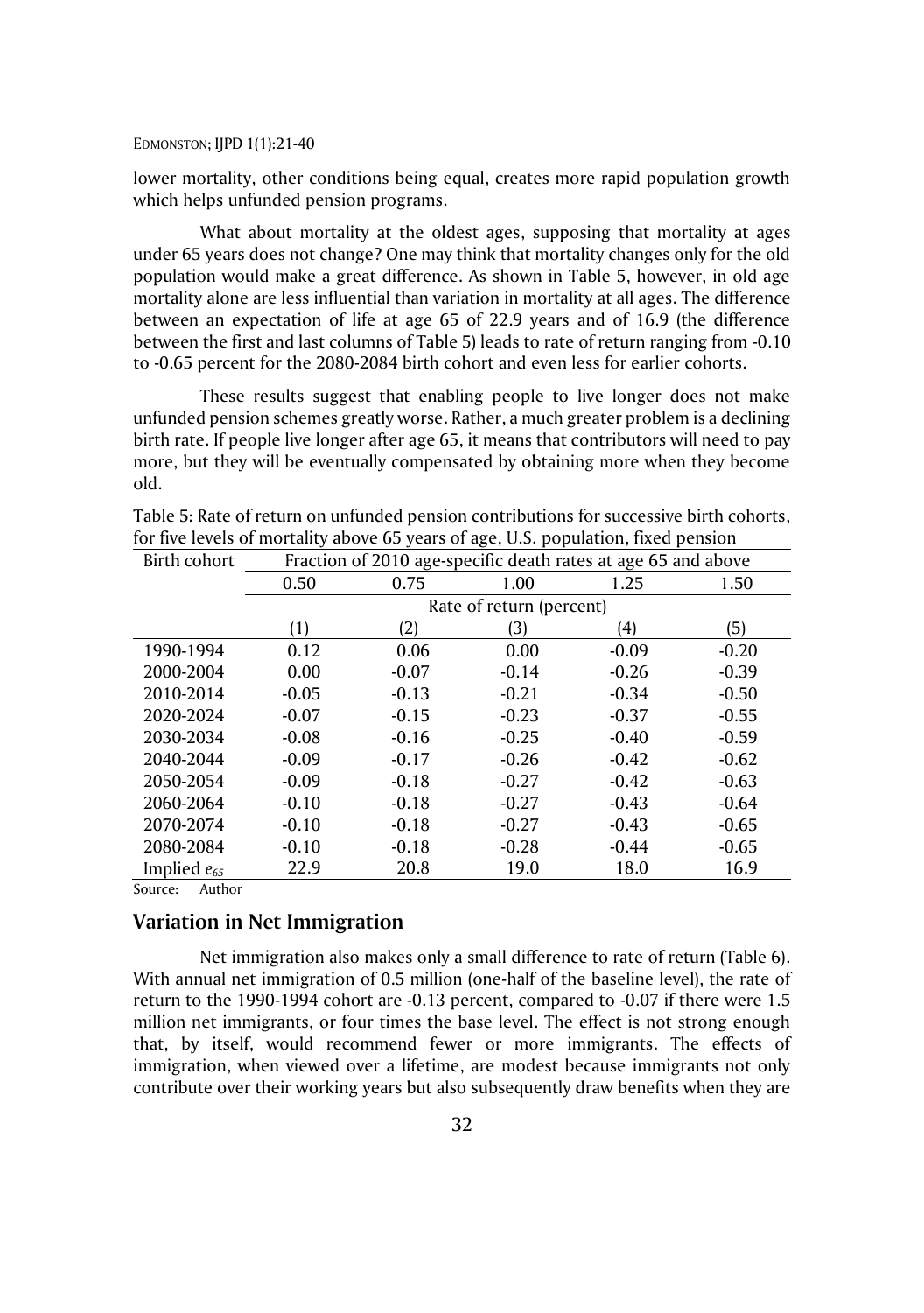old. Increased immigration has only a temporary benefit for the initial years after arrival, while the longer-term generational effect on returns is modest. Differences in the effect of immigration diminish slightly for later birth cohorts, with modest differences in the rate of return for the 2080-84 birth cohort.

### **Further Comparisons of Fertility and Immigration**

Table 7 shows the same range of net immigration as in Table 6 but calculates the rate of return based on a fixed absolute number of 4.2 million annual births instead of using fixed age-specific birth rates. This produces immediate birth stationarity, in comparison to a stable age distribution that would be obtained by fixed age-specific birth rates only after the cohorts who were born before the commencement of fixed rates have died. The effect of a fixed number of births is obvious. For all immigration assumptions except zero immigration, the effects become increasingly negative. With heavy immigration of 1.5 million (shown in column (5)), along with fixed annual births of 4.2 million, the annual rate of return eventually stabilizes at –0.39 percent. If there were modest immigration of 0.5 million, the annual rate of return stabilizes at -0.34 percent and as shown in the first column, assumption of zero net immigration implies a long-term rate of return of 0 percent.

| Birth cohort      | Fraction of 1,000,000 immigrants per year |         |                          |         |         |  |  |  |
|-------------------|-------------------------------------------|---------|--------------------------|---------|---------|--|--|--|
|                   | 0.50                                      | 0.75    | 1.00                     | 1.25    | 1.50    |  |  |  |
|                   |                                           |         | Rate of return (percent) |         |         |  |  |  |
|                   | (1)                                       | (4)     | 5)                       |         |         |  |  |  |
| 1990-1994         | $-0.13$                                   | $-0.12$ | 0.00                     | $-0.09$ | $-0.07$ |  |  |  |
| 2000-2004         | $-0.25$                                   | $-0.23$ | $-0.14$                  | $-0.19$ | $-0.18$ |  |  |  |
| 2010-2014         | $-0.27$                                   | $-0.25$ | $-0.21$                  | $-0.21$ | $-0.20$ |  |  |  |
| 2020-2024         | $-0.27$                                   | $-0.25$ | $-0.23$                  | $-0.22$ | $-0.20$ |  |  |  |
| 2030-2034         | $-0.27$                                   | $-0.26$ | $-0.25$                  | $-0.23$ | $-0.21$ |  |  |  |
| 2040-2044         | $-0.28$                                   | $-0.26$ | $-0.26$                  | $-0.24$ | $-0.22$ |  |  |  |
| 2050-2054         | $-0.28$                                   | $-0.26$ | $-0.27$                  | $-0.24$ | $-0.23$ |  |  |  |
| 2060-2064         | $-0.28$                                   | $-0.26$ | $-0.27$                  | $-0.24$ | $-0.23$ |  |  |  |
| 2070-2074         | $-0.28$                                   | $-0.26$ | $-0.27$                  | $-0.24$ | $-0.23$ |  |  |  |
| 2080-2084         | $-0.28$                                   | $-0.26$ | $-0.28$                  | $-0.24$ | $-0.23$ |  |  |  |
| Immigration (000) | 500                                       | 750     | 1,000                    | 1,250   | 1,500   |  |  |  |

Table 6: Rate of return on unfunded pension contributions for successive birth cohorts, for five levels of immigration, U.S. population, fixed pension

Source: Author

Table 8 is similar to Table 7, but it varies the number of births rather than the number of immigrants. Comparing Tables 8 and 7 shows how much difference is due to the effect of births. Initially, the effect of births is greater than immigration for earlier birth cohorts. After the rate of return stabilizes, however, there is only a modest difference in the rate of return for either births or immigration.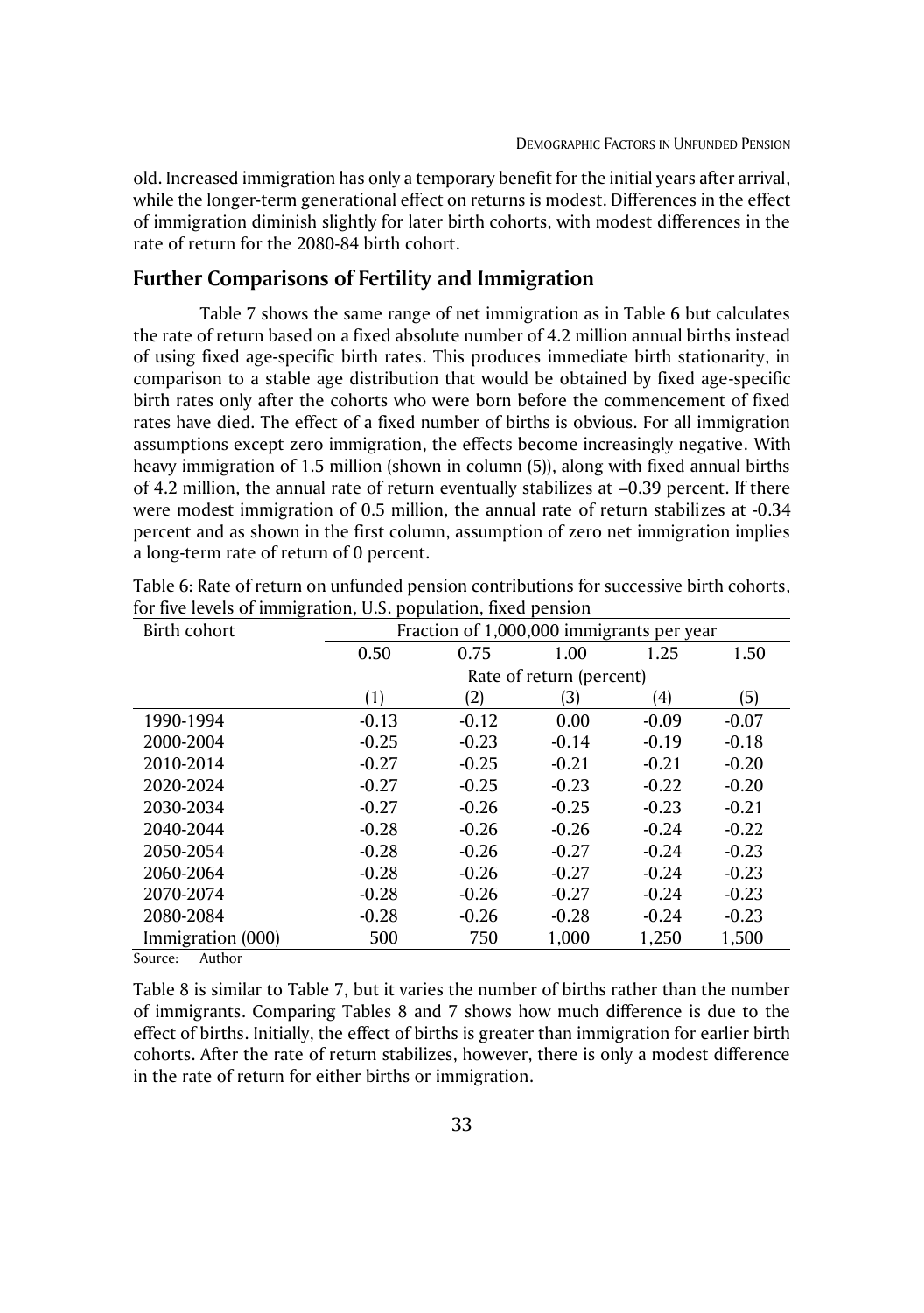| <b>Birth Cohort</b>  | Fraction of 1,000,000 Immigrants per Year |         |                          |                   |         |  |  |
|----------------------|-------------------------------------------|---------|--------------------------|-------------------|---------|--|--|
|                      | 0.50                                      | 0.75    | 1.00                     | 1.25              | 1.50    |  |  |
|                      |                                           |         | Rate of return (percent) |                   |         |  |  |
|                      | (1)                                       | (2)     | 3)                       | $\left( 4\right)$ | (5)     |  |  |
| 1990-1994            | $-0.03$                                   | $-0.02$ | 0.00                     | 0.02              | 0.03    |  |  |
| 2000-2004            | $-0.18$                                   | $-0.16$ | $-0.15$                  | $-0.13$           | $-0.11$ |  |  |
| 2010-2014            | $-0.26$                                   | $-0.24$ | $-0.23$                  | $-0.21$           | $-0.19$ |  |  |
| 2020-2024            | $-0.28$                                   | $-0.27$ | $-0.26$                  | $-0.25$           | $-0.24$ |  |  |
| 2030-2034            | $-0.30$                                   | $-0.30$ | $-0.30$                  | $-0.29$           | $-0.29$ |  |  |
| 2040-2044            | $-0.32$                                   | $-0.32$ | $-0.33$                  | $-0.33$           | $-0.33$ |  |  |
| 2050-2054            | $-0.32$                                   | $-0.33$ | $-0.34$                  | $-0.35$           | $-0.36$ |  |  |
| 2060-2064            | $-0.33$                                   | $-0.34$ | $-0.36$                  | $-0.37$           | $-0.38$ |  |  |
| 2070-2074            | $-0.33$                                   | $-0.35$ | $-0.36$                  | $-0.38$           | $-0.39$ |  |  |
| 2080-2084            | $-0.34$                                   | $-0.35$ | $-0.37$                  | $-0.38$           | $-0.39$ |  |  |
| Immigration (1,000s) | 500                                       | 750     | 1,000                    | 1,250             | 1,500   |  |  |

Table 7: Rate of return on unfunded pension contributions for successive birth cohorts, for five levels of immigration and births fixed at 4.2 million per year, 2010 U.S. population, fixed pension.

Source: Author

Table 8: Rate of return on unfunded pension contributions for successive birth cohorts, for five levels of births with immigration of 1000000 persons per year, U.S. population, fixed pension

| Birth     | Thousands of Annual Births |         |                          |         |         |  |  |  |
|-----------|----------------------------|---------|--------------------------|---------|---------|--|--|--|
| Cohort    | 3,200                      | 3.700   | 4.200                    | 4,700   | 5,200   |  |  |  |
|           |                            |         | Rate of return (percent) |         |         |  |  |  |
|           | (1)                        | (2)     | (3)                      | (4)     | (5)     |  |  |  |
| 1990-1994 | $-0.04$                    | $-0.02$ | 0.00                     | 0.02    | 0.03    |  |  |  |
| 2000-2004 | $-0.23$                    | $-0.18$ | $-0.15$                  | $-0.11$ | $-0.08$ |  |  |  |
| 2010-2014 | $-0.36$                    | $-0.29$ | $-0.23$                  | $-0.17$ | $-0.11$ |  |  |  |
| 2020-2024 | $-0.45$                    | $-0.35$ | $-0.26$                  | $-0.18$ | $-0.11$ |  |  |  |
| 2030-2034 | $-0.50$                    | $-0.39$ | $-0.30$                  | $-0.21$ | $-0.13$ |  |  |  |
| 2040-2044 | $-0.51$                    | $-0.41$ | $-0.33$                  | $-0.25$ | $-0.18$ |  |  |  |
| 2050-2054 | $-0.49$                    | $-0.41$ | $-0.34$                  | $-0.28$ | $-0.23$ |  |  |  |
| 2060-2064 | $-0.45$                    | $-0.40$ | $-0.36$                  | $-0.32$ | $-0.29$ |  |  |  |
| 2070-2074 | $-0.42$                    | $-0.39$ | $-0.36$                  | $-0.34$ | $-0.33$ |  |  |  |
| 2080-2084 | $-0.40$                    | $-0.38$ | $-0.37$                  | $-0.35$ | $-0.34$ |  |  |  |

Source: Author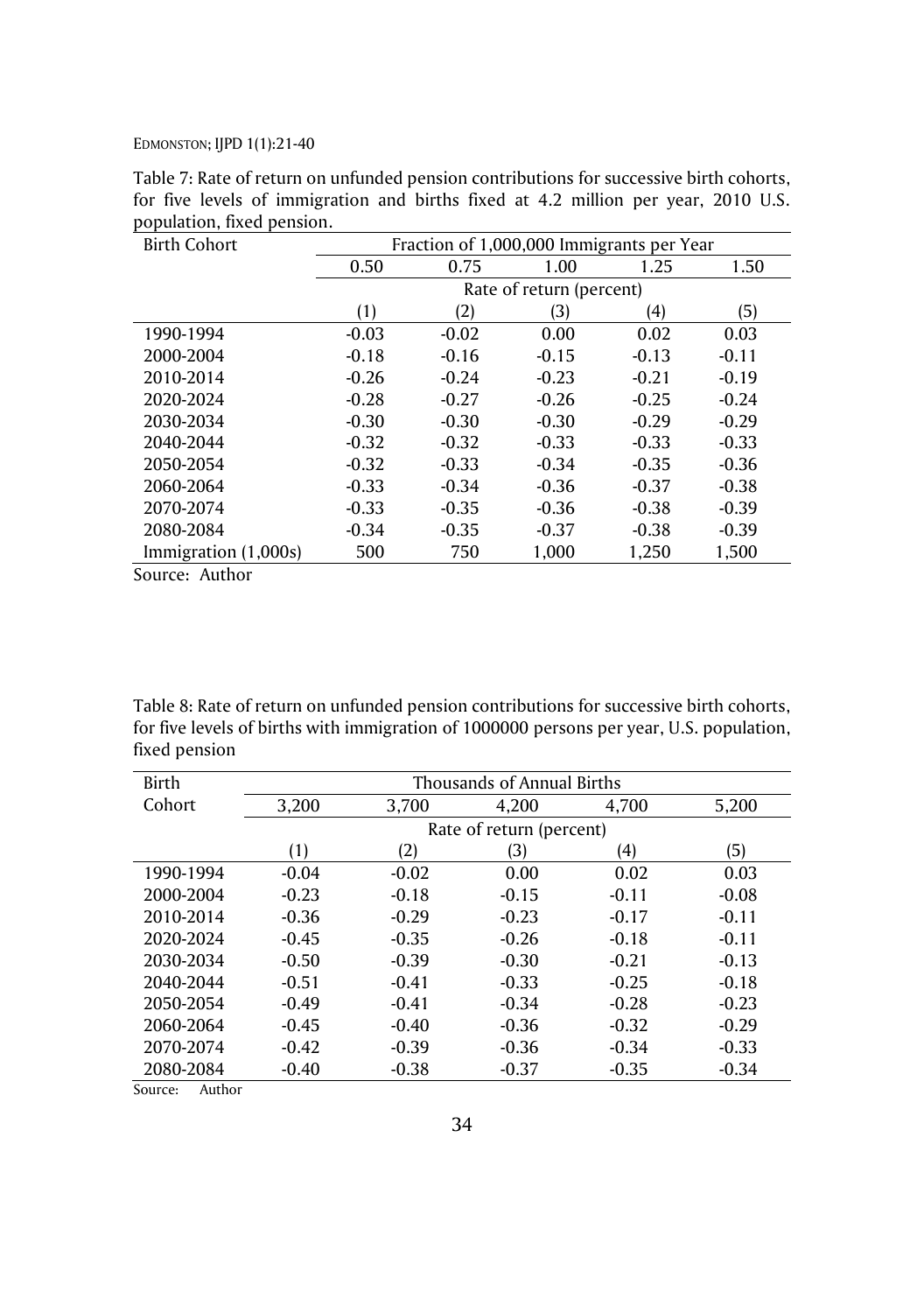### **Stationary and Stable Populations**

Column (1) of Table 8 – with 500,000 net immigrants, the 2010 life table, and 4.2 million births each year – has special interest because it almost produces a stationary population. If mortality rates and replacement-level fertility is fixed and immigration is zero then it leads to a stationary population, the exchange feature of a pay-as-you-go pension scheme becomes clearer because there is no way for it to be either negative or positive in the long run – assuming only demographic factors. Thus, the rate of return stabilizes (as expected) at a level close to zero for a stationary population.

Table 9 shows the effect of stationarity in its pure form. It presents results for zero immigration, 2010 mortality, and different levels of a fixed annual number of births that lead ultimately to stationary population. As stationarity implies, the rate of return ultimately becomes zero irrespective of the level of fertility, starting with the cohort of 2050-2054, which is the first cohort to enter the pension scheme after the last unstable cohort passes through retirement.

| <b>Birth Cohort</b>                              | Thousands of Annual Births |         |                          |         |         |  |
|--------------------------------------------------|----------------------------|---------|--------------------------|---------|---------|--|
|                                                  | 3,200                      | 3.700   | 4.200                    | 4.700   | 5,200   |  |
|                                                  |                            |         | Rate of return (percent) |         |         |  |
|                                                  | (1)                        | (2)     | 3)                       | (4)     | (5)     |  |
| 1990-1994                                        | $-0.12$                    | $-0.09$ | $-0.07$                  | $-0.05$ | $-0.03$ |  |
| 2000-2004                                        | $-0.10$                    | $-0.08$ | $-0.06$                  | $-0.04$ | $-0.03$ |  |
| 2010-2014                                        | $-0.08$                    | $-0.07$ | $-0.05$                  | $-0.03$ | $-0.02$ |  |
| 2020-2024                                        | $-0.05$                    | $-0.04$ | $-0.03$                  | $-0.02$ | $-0.01$ |  |
| 2030-2034                                        | $-0.03$                    | $-0.03$ | $-0.02$                  | $-0.01$ | $-0.01$ |  |
| 2040-2044                                        | $-0.02$                    | $-0.01$ | $-0.01$                  | $-0.01$ | 0.00    |  |
| 2050-2054                                        | 0.00                       | 0.00    | 0.00                     | 0.00    | 0.00    |  |
| 2060-2064                                        | 0.00                       | 0.00    | 0.00                     | 0.00    | 0.00    |  |
| 2070-2074                                        | 0.00                       | 0.00    | 0.00                     | 0.00    | 0.00    |  |
| 2080-2084                                        | 0.00                       | 0.00    | 0.00                     | 0.00    | 0.00    |  |
| Ultimate stationary population size<br>(million) | 258.8                      | 299.0   | 339.2                    | 379.4   | 419.6   |  |

Table 9: Rate of return on unfunded pension contributions for successive birth cohorts, for five levels of births, with zero immigration that leads to a stationary population, 2010 U.S. population, fixed pension

Source: Author

Table 10 repeats in its zero percent column the column (3) of Table 9. Table 10 shows calculations based on the assumption that absolute number of births increases exponentially, ranging from annual rate of -2 and -1 percent to  $+1$  and  $+2$ percent. This is a quick way to generate a stable population from an arbitrary initial age distribution. In Table 10, the annual rate of change in births is reproduced in the rate of interest by participants in the scheme after 85 years, when the initial birth cohort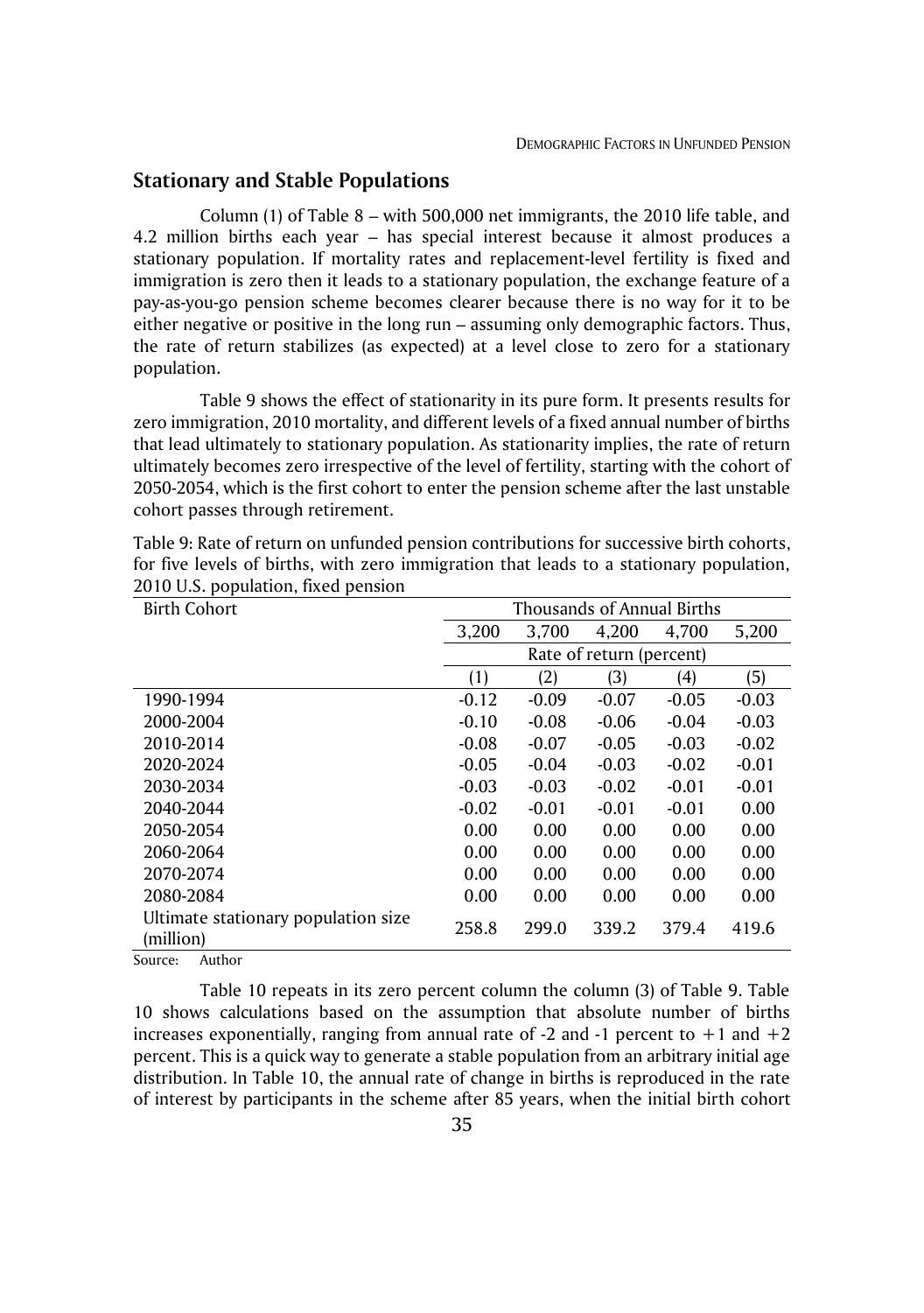has passed away. After about 85 years, the implicit rate of return is the same as the assumed annual rate of change in the number of births.

The general proposition regarding Table 10 is that a population increasing at *r* percent per year and arraying its pensions on a pay-as-you-go basis, will return to its participants an effective rate of real interest of *r* percent. Table 9 shows results for *r*=0 and table 10 illustrates results for a range of values of *r*. The formal statement for the expression for the premium of a scheme at rate of interest *r* is

$$
\int_{\beta}^{\omega} e^{-rx} l(x) dx / \int_{\alpha}^{\beta} e^{-rx} l(x) dx
$$

and this is identical to the ratio of the population over age *β* to that from *α* to *β* if the stable growth rate is *r*, as noted earlier in equation (1).

The results in Table 10 provide an explanation for the decrease in the rate of return shown in Figure 1. Higher fertility levels associated with a growing population produce higher rates of return. As fertility decreased in the U.S. population, population growth declined and the rates of return diminished. With relatively low fertility and moderate immigration, the implicit rates of return will remain negative.

|                                   |  |  |  | Table 10: Rate of return on unfunded pension contributions for successive birth                |  |  |
|-----------------------------------|--|--|--|------------------------------------------------------------------------------------------------|--|--|
|                                   |  |  |  | cohorts, with number of births Increasing from 4.2 million in 2010 at five different rates,    |  |  |
|                                   |  |  |  | with zero immigration that leads to stable populations, U.S. population, fixed pension         |  |  |
| $\mathbf{D}^*$ and $\mathbf{D}^*$ |  |  |  | $\lambda$ if $\lambda$ is the set of $\lambda$ is the set of $\lambda$ is the set of $\lambda$ |  |  |

| Birth     | Annual increase (percent) in births from 4.2 million in 2010 |         |         |         |         |
|-----------|--------------------------------------------------------------|---------|---------|---------|---------|
| Cohort    | $-2$                                                         | -1      | 0       | $+1$    | $+2$    |
|           | Rate of return (percent)                                     |         |         |         |         |
|           | (1)                                                          | 2)      | (3)     | (4)     | (5)     |
| 1990-1994 | $-0.09$                                                      | $-0.08$ | $-0.07$ | $-0.06$ | $-0.05$ |
| 2000-2004 | $-0.47$                                                      | $-0.34$ | $-0.06$ | $-0.03$ | $-0.02$ |
| 2010-2014 | $-0.71$                                                      | $-0.48$ | $-0.05$ | 0.01    | 0.03    |
| 2020-2024 | $-0.95$                                                      | $-0.58$ | $-0.03$ | 0.14    | 0.28    |
| 2030-2034 | $-1.23$                                                      | $-0.69$ | $-0.02$ | 0.34    | 0.68    |
| 2040-2044 | $-1.51$                                                      | $-0.80$ | $-0.01$ | 0.56    | 1.11    |
| 2050-2054 | $-1.74$                                                      | $-0.89$ | 0.00    | 0.77    | 1.54    |
| 2060-2064 | $-1.89$                                                      | $-0.96$ | 0.00    | 0.92    | 1.83    |
| 2070-2074 | $-1.97$                                                      | $-0.99$ | 0.00    | 0.98    | 1.96    |
| 2080-2084 | $-2.00$                                                      | $-1.00$ | 0.00    | 1.00    | 2.00    |

Source: Author

## **Discussion and Conclusion**

This paper uses the metric of implicit rate of interest to study unfunded pensions under various demographic conditions. We make no attempt to examine the effect of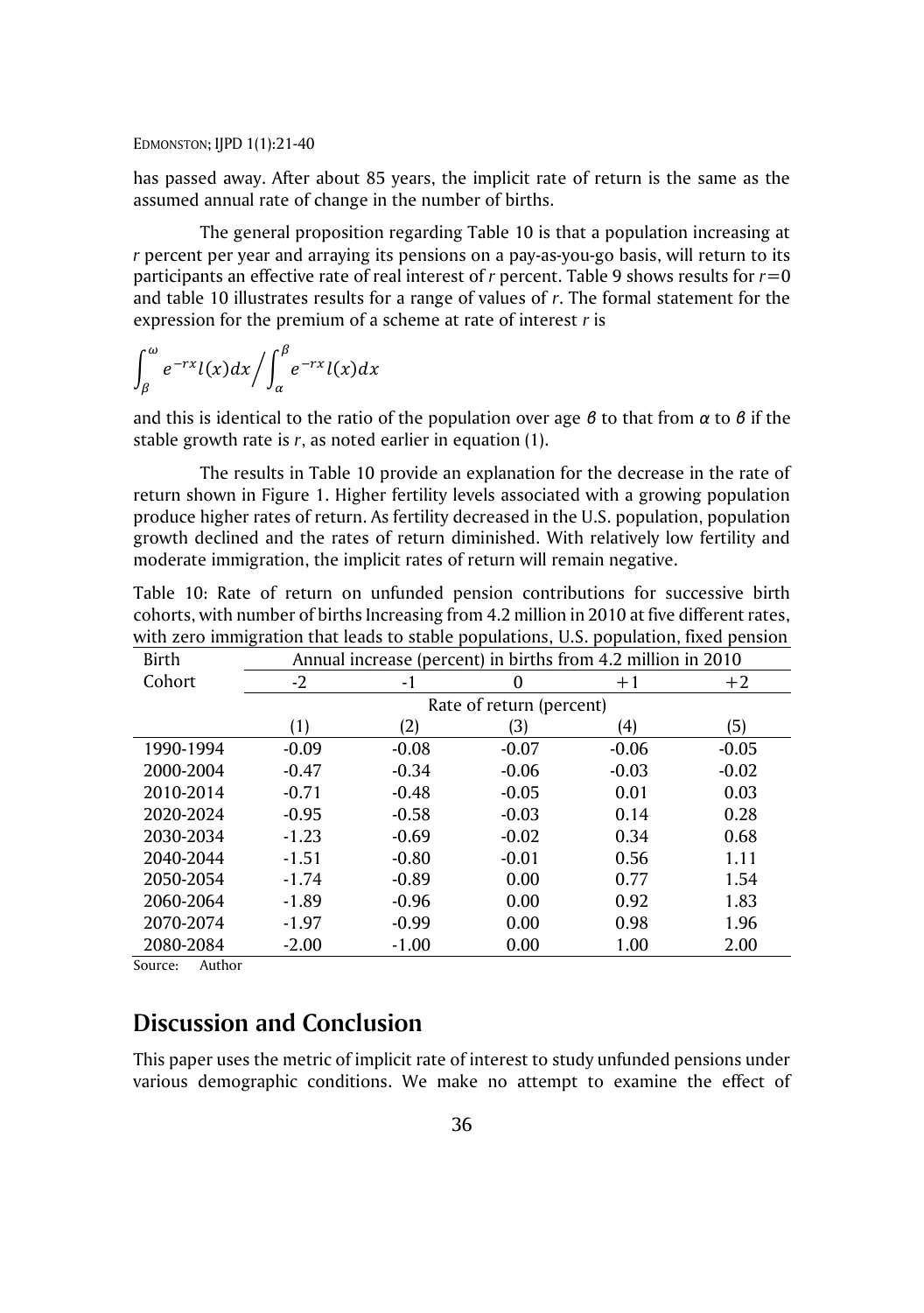economic growth. A growing economy helps a pension scheme as much as does a growing population. In the calculations here, we take people rather than the goods and services supplied to people, as our unit for study, and calculations are limited to demographic factors. The proper interpretation for these results is that they represent pure demographic effects, which would be superimposed on economic growth.

This study analyses effects of fertility, mortality, and immigration on the returns of an unfunded pension scheme. It illustrates the marked extent to which future fertility is more likely to be important for the rate of return that individuals will realise on their premiums than either mortality or immigration. There are several topics of interest that are not discussed in this paper. Two other effects that are worth studying are variation in labour force participation and age at retirement. This paper focusses solely on given benefits, which is the most common form of pay-as-you-go pension schemes. It would be useful to examine a fixed contribution approach in future research.

We also note a basic point concerning the equity between generations. Payas-you-go schemes not only redistribute income over a cohort's lifetime but also, in most cases by design, from better-off to the poor people. They also redistribute it – sometimes in a less equitable fashion – between generations. Keyfitz (1980) presents a cogent demographic critique of unfunded pension systems based on intergenerational equity issues, as well as recommending better public pension alternatives. In a fixed benefit scheme, income is redistributed from the members of smaller cohorts to the members of larger cohorts. In a fixed contribution scheme, the redistribution goes in the opposite direction. With either type of scheme, some cohorts will experience negative rates of return on their contributions.

Under the fixed benefit scheme that exists in the United States, most of those born before 2000 are likely to experience positive rates of return, as calculated from a purely demographic basis, but cohorts born after 2000 will probably experience negative rates. The rise of premium needed as the baby boom birth cohorts enter retirement ages, together with the prospect of negative returns, will put considerable additional stress on the public pension scheme. The present underlying challenges of such schemes, however, are not necessarily from demographic factors alone but also from the fact that the public unrealistically expects the relatively high returns to continue without change and the lack of political will to make/bring changes in existing public pension systems.

For developing countries such as India, the general implications of this paper are similar to those of the United States - pay-as-you-go unfunded pension schemes have inherent equity issues because the size of birth cohorts vary over time. Unlike the United States, however, where public pension covers most residents and has been in place for more than 85 years, public pension systems in many developing countries do not often cover all residents and are either new or, in some countries, do not yet exist. This means that changes to the public pension systems in developing countries may not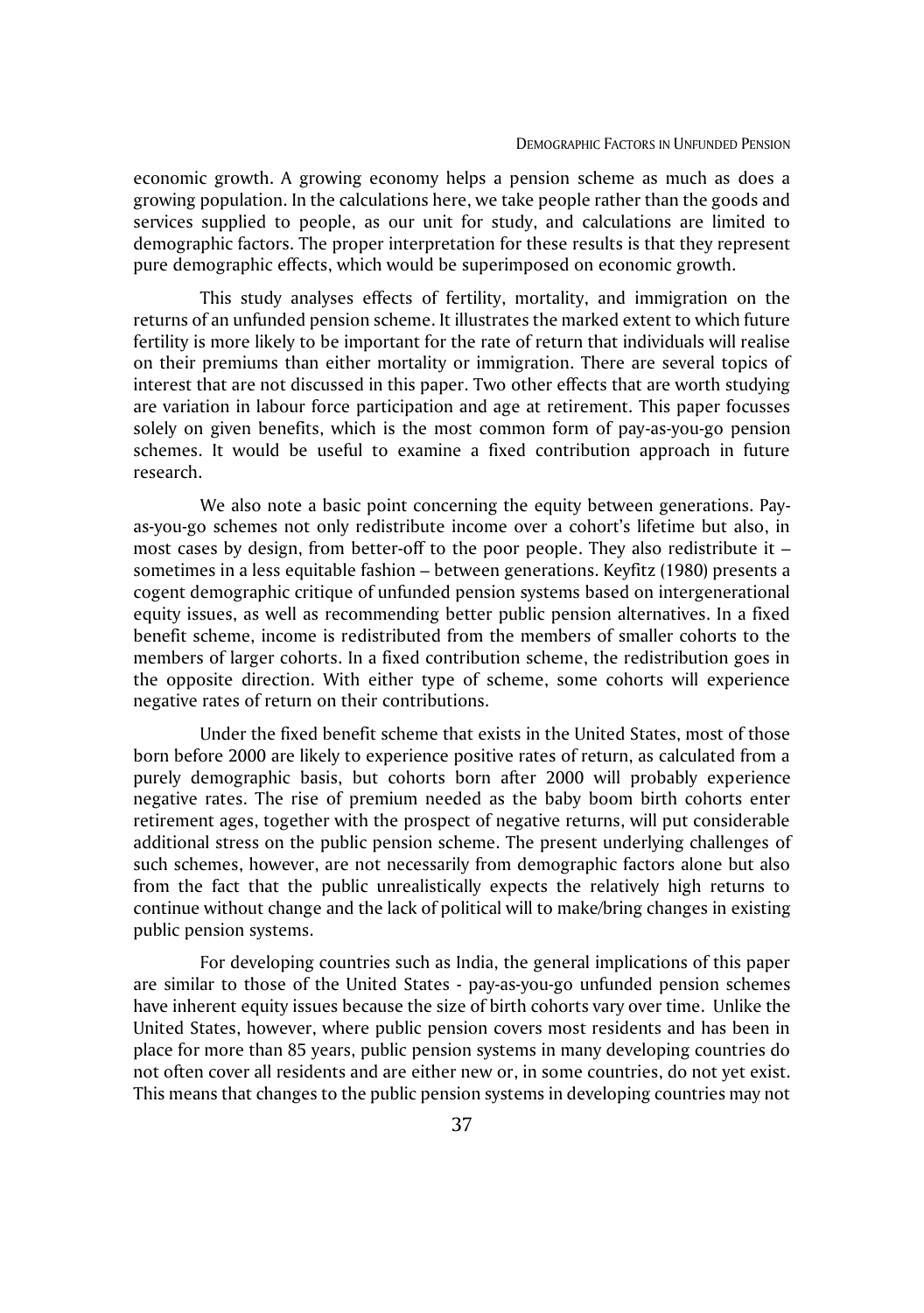involve such massive changes, as are required for reforms in U.S. public pension system. Keyfitz (1980) provides a useful discussion of public policy options for reforming unfunded pension systems. Although, Keyfitz (1980) focuses on the U.S. system, his discussion considers options for reform that are relevant for the study of unfunded public pension systems in developing countries.

### **Acknowledgements**

My main note of appreciation for this paper goes to Professor Nathan Keyfitz, the eminent demographer who introduced and taught me the principles of mathematical demography. In 1985, Keyfitz published a paper entitled "The Demographics of Unfunded Pensions". His paper started with the 1980 U.S. population and projected the population 155 years into the future to 2135. His work did not examine historical population trends prior to 1980, which are presented in this paper. In the early 1990s, I published several papers with Jeffrey Passel (Edmonston and Passel, 1992 and 1994) that developed a method for population projections with immigrant generations. I discussed these projections with Keyfitz, and he suggested that it would be useful to update his earlier paper (Keyfitz, 1985) with our new projections. In the mid-1990s, I completed some updated projections and made notes for a paper. At that time, however, digital copies of historical U.S. censuses were not available and software limitations made it difficult to prepare the detailed simulations reported in this paper. I recently returned to this earlier work and presented initial results at a workshop entitled "Migration and the Welfare State" at the ifo Institute (Süddeutsches Institut für Wirtschaftsforschung Informations- und Forschungsstelle), Leibniz Institute for Economic Research, University of Munich, Munich, Germany. My thanks to colleagues at the ifo Institute for their helpful comments and suggestions. I also thank Professor Sharon M. Lee at the University of Victoria for suggestions that greatly improved this paper.

### **References**

- Arias E (2012) United States life tables, 2008. *National Vital Statistics Reports* 61(3). Hyattsville, MD: National Center for Health Statistics.
- Auerbach AJ, Lee R (2011) Welfare and generational equity in sustainable unfunded pension systems. *Journal of Public Economics* 95(102):16-27.
- Barr N, Diamond P (2008) *Reforming Pensions: Principles and Policy Choices*. Oxford and New York: Oxford University Press.
- Bloom DE, Canning D (2004) Global demographic change: Dimensions and economic significance. NBER Working Paper No. 10817. https://www.nber.org/papers/w10817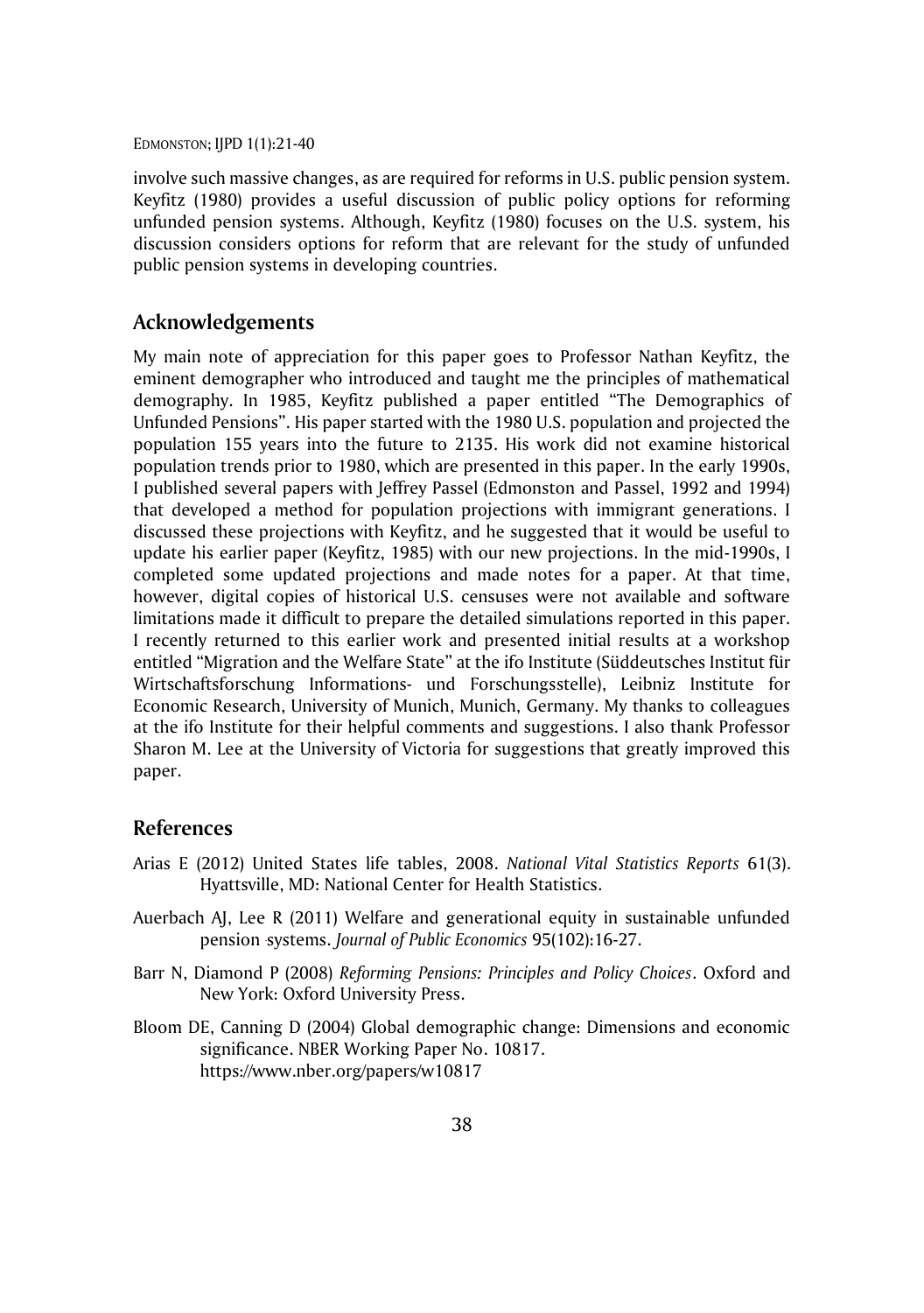- Börsch-Supan A (2004) Global aging: Issues, answers, more questions. Mannheim Institute for the Economics of Aging (MEA), Discussion Paper 55/2004. https://madoc.bib.uni-mannheim.de/896/1/mea\_disk\_55\_04.pdf
- Brass W (1971) On the scale of mortality. In W Brass (Ed) *Biological Aspects of Demography*. London: Taylor and Francis.
- Brooks R (2002) Asset-Market effects of the baby boom and social security reform. *American Economic Review* 92(2): 402-406.
- Diamond PA, Orszag PR (2005) Saving social security: The Diamond-Orszag Plan. *The Economists' Voice* 2(1): article 8.
- Edmonston B, Passel JS (1992) Immigration and immigrant generations in population projections. *International Journal of Forecasting* 8(3): 459-476.
- Edmonston B, Passel JS (1994) The future immigrant population of the United States. In B Edmonston and JS Passel (Eds) *Immigration and Ethnicity: The Integration of America's Newest Arrivals*. Washington DC, The Urban Institute Press.
- Fenge R, Werding M (2003) Ageing and fiscal imbalances across generations: Concepts of measurement. CESifo Working Paper No. 842. https://www.cesifo.org/DocDL/cesifo\_wp842.pdf
- Geanakoplos J, Magill M, Quinzii M (1999) Social security money's worth. In OS Mitchell, RJ Myers, H Young (Eds) *Prospects for Social Security Reform*. Philadelphia, University of Pennsylvania Press.
- Keyfitz N (1980) Why social security is in trouble. *The Public Interest* 58(Winter): 102-119.
- Keyfitz N (1985) The demographics of unfunded pensions. *European Journal of Population*  $1(1): 5-30.$
- Knell M (2010a) How automatic adjustment factors affect the internal rate of return of PAYG pension systems. *Journal of Pension Economics and Finance* 9(1): 1-23.
- Knell M (2010b) The optimal mix between funded and unfunded pension systems. When people care about relative consumption. *Economica* 77(308): 710-733.
- Knell M (2013) The intergenerational distribution of demographic fluctuations in unfunded and funded pension systems. Beiträge zur Jahrestagung des Vereins für Socialpolitik 2013: Wettbewerbspolitik und Regulierung in einer globalen Wirtschaftsordnung - Session: Welfare State, No. G03-V2. [http://www.econstor.eu/bitstream/10419/79830/1/VfS\\_2013\\_pid\\_80.pdf](http://www.econstor.eu/bitstream/10419/79830/1/VfS_2013_pid_80.pdf)
- Krueger D, Ludwig A (2007) On the consequences of demographic change for rates of returns to capital, and the distribution of wealth and welfare," *Journal of Monetary Economics* 54(1): 49-87.